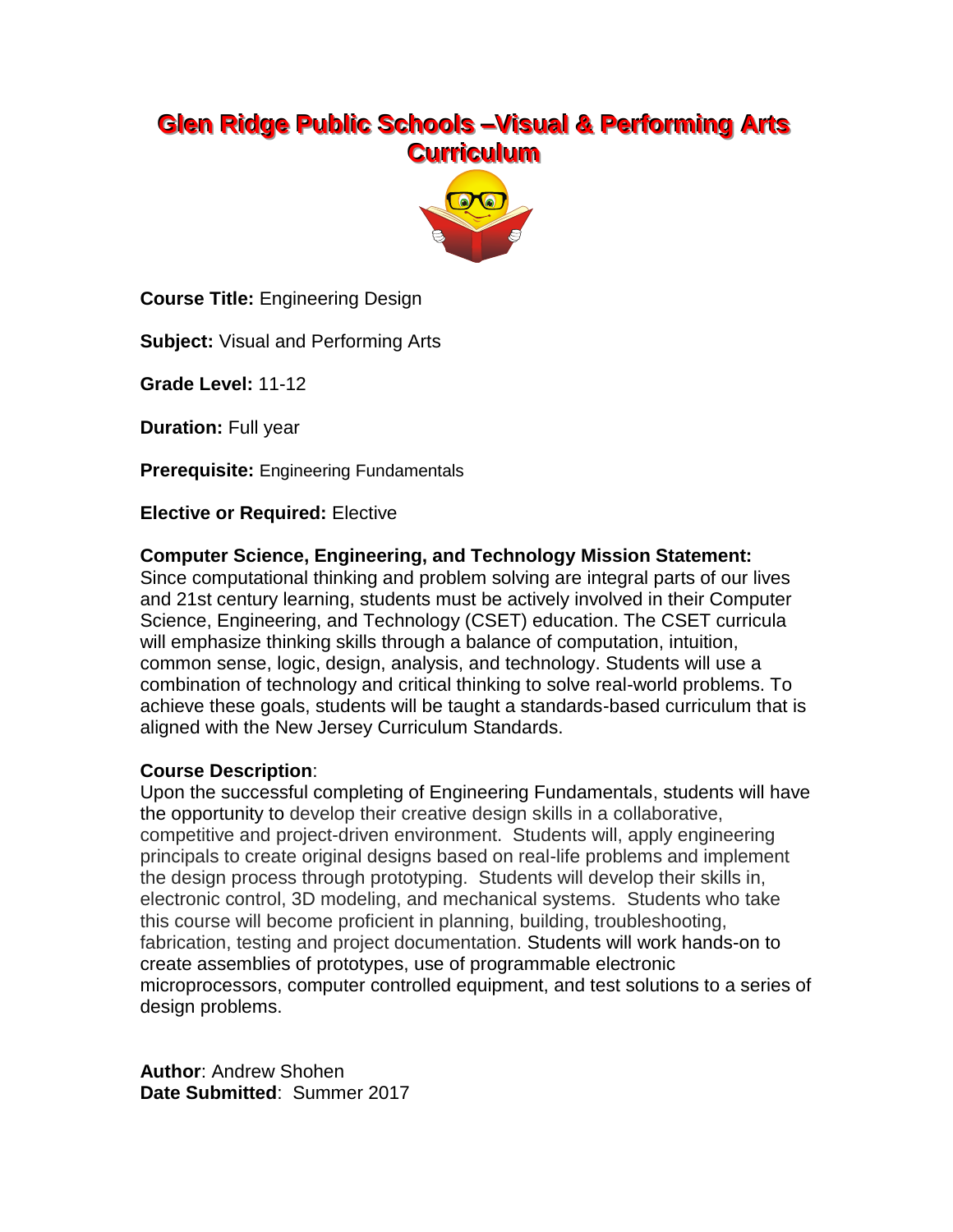# **FUNDAMENTALS OF ENGINEERING TABLE OF CONTENTS**

| <b>UNIT</b> | <b>TITLE</b>                        | <b>Timeline</b> |
|-------------|-------------------------------------|-----------------|
| 1           | Introduction to Engineering Design  | 3 Weeks         |
| $\mathbf 2$ | Design Process & Mechanical Systems | 5 Weeks         |
| 3           | <b>Electrical Engineering</b>       | 3 Weeks         |
| 4           | Civil Engineering                   | 5 Weeks         |
| 5           | <b>Mechanical Engineering</b>       | 5 Weeks         |
| 6           | <b>Manufacturing Engineering</b>    | 5 Weeks         |
|             | <b>Hydrodynamic Engineering</b>     | 9 Weeks         |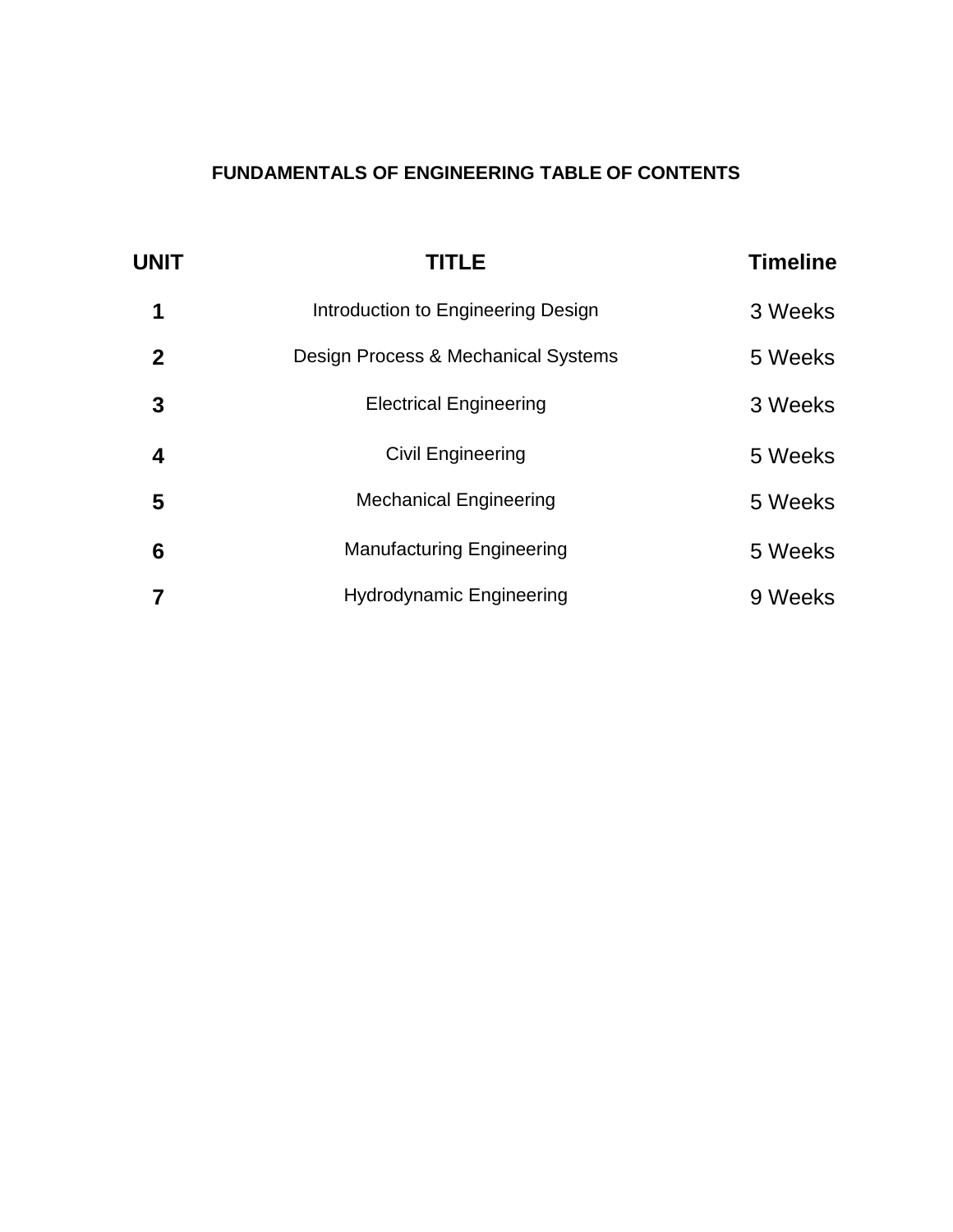Fundamentals of Engineering

### **Topic/Unit:**

Introduction to Engineering Design

#### **Approximate # Of Weeks: 2-3 Weeks**

#### **Essential Questions:**

- How should you pursue an engineering degree program and employment?
- How does engineering apply science and mathematics principles to solve practical problems?
- How cam engineers work to improve existing technologies and create new technologies?
- How is the engineering design loop used in the engineering process to create solutions to problems?
- How do criteria and constraints help to shape solutions?
- How can you design a product that has both from and function?

### **Upon completion of this unit students will be able to:**

- Create a digital notebook to reflect you career aspirations in Engineering. (8.1.12.A.1), (NJSLSA.W6), & (W.11-12.6)
- Understand the method of retrieving information through the public network and have a positive approach to copyright and original design. (8.1.12.D.1)
- Explain different fields of engineering and the professional duties of the specific engineer. (9.1.12.A.3)
- Describe the education and license necessary to become an engineer. (9.1.12.A.4) & (6.1.12.C.14.d)
- Research a technology that has evolved over time and predict the future changes for this technology. (8.2.12.B.4) & (8.2.12.C.2)
- Create a presentation that describes one field of engineering. (W.11-12.4)
- Explain the steps and process of the engineering design process.  $(9.3.ST - ET.4)$
- Design and create an original product following the engineering process. (8.2.12.D.1)
- Use CAD software to design an original prototype. (M.G-MG.A.3)
- Design and create an original device that has both function and form. (9.3.12.AR‐VIS.3)

### **Interdisciplinary Standards**

**Math**

 **M.G-MG.A.3:** Apply geometric methods to solve design problems (e.g., designing an object or structure to satisfy physical constraints or minimize cost; working with typographic grid systems based on ratios).★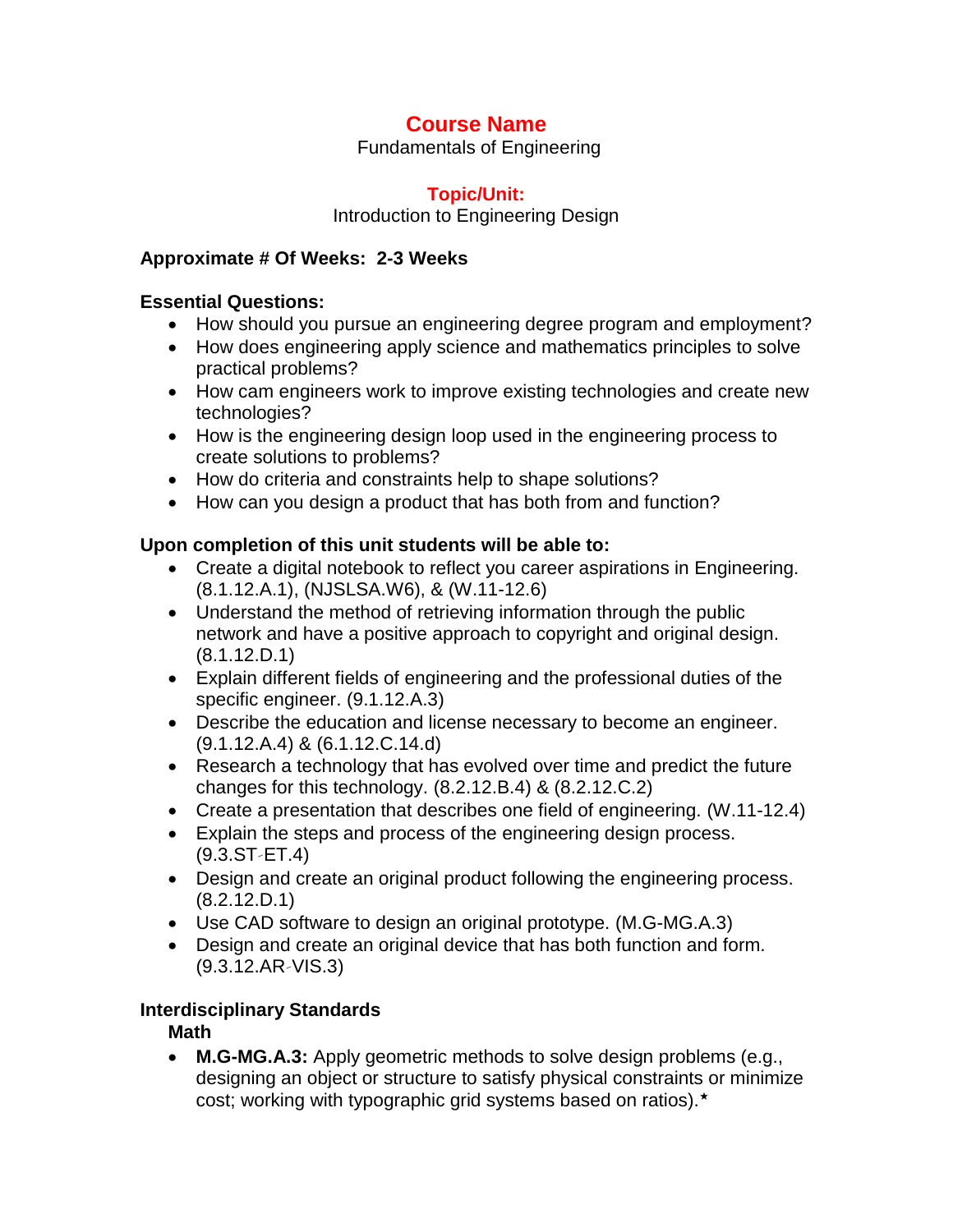### **English Language Arts**

- **NJSLSA.W6**: Use technology, including the Internet, to produce and publish writing and to interact and collaborate with others.
- **W.11-12.4:** Produce clear and coherent writing in which the development, organization, and style are appropriate to task, purpose, and audience.
- **W.11-12.6:** Use technology, including the Internet, to produce, share, and update individual or shared writing products in response to ongoing feedback, including new arguments or information.

# **Social Studies**

 **6.1.12.C.14.d**: Relate the changing manufacturing, service, science, and technology industries and educational opportunities to the economy and social dynamics in New Jersey

# **Technology**

- **8.1.12.A.1:** Create a personal digital portfolio, which reflects personal and academic interests, achievements, and career aspirations by using a variety of digital tools and resources.
- **8.1.12.D.1**: Demonstrate appropriate application of copyright, fair use and/or Creative Commons to an original work.
- **8.2.12.B.4:**Investigate a technology used in a given period of history, e.g., stone age, industrial revolution or information age, and identify their impact and how they may have changed to meet human needs and wants.
- **8.2.12.C.2:** Analyze a product and how it has changed or might change over time to meet human needs and wants.
- **8.2.12.D.1:** Design and create a prototype to solve a real world problem using a design process, identify constraints addressed during the creation of the prototype, identify trade-offs made, and present the solution for peer review.

# **Personal Financial Literacy**

- **9.1.12.A.3:** Analyze the relationship between various careers and personal earning goals.
- **9.1.12.A.4:** Identify a career goal and develop a plan and timetable for achieving it, including educational/training requirements, costs, and possible debt.

# **Career and Technical Education**

- **9.3.ST‐ET.4:** Apply the elements of the design process.
- **9.3.12.AR‐VIS.3:** Analyze and create two and three‐dimensional visual art forms using various media.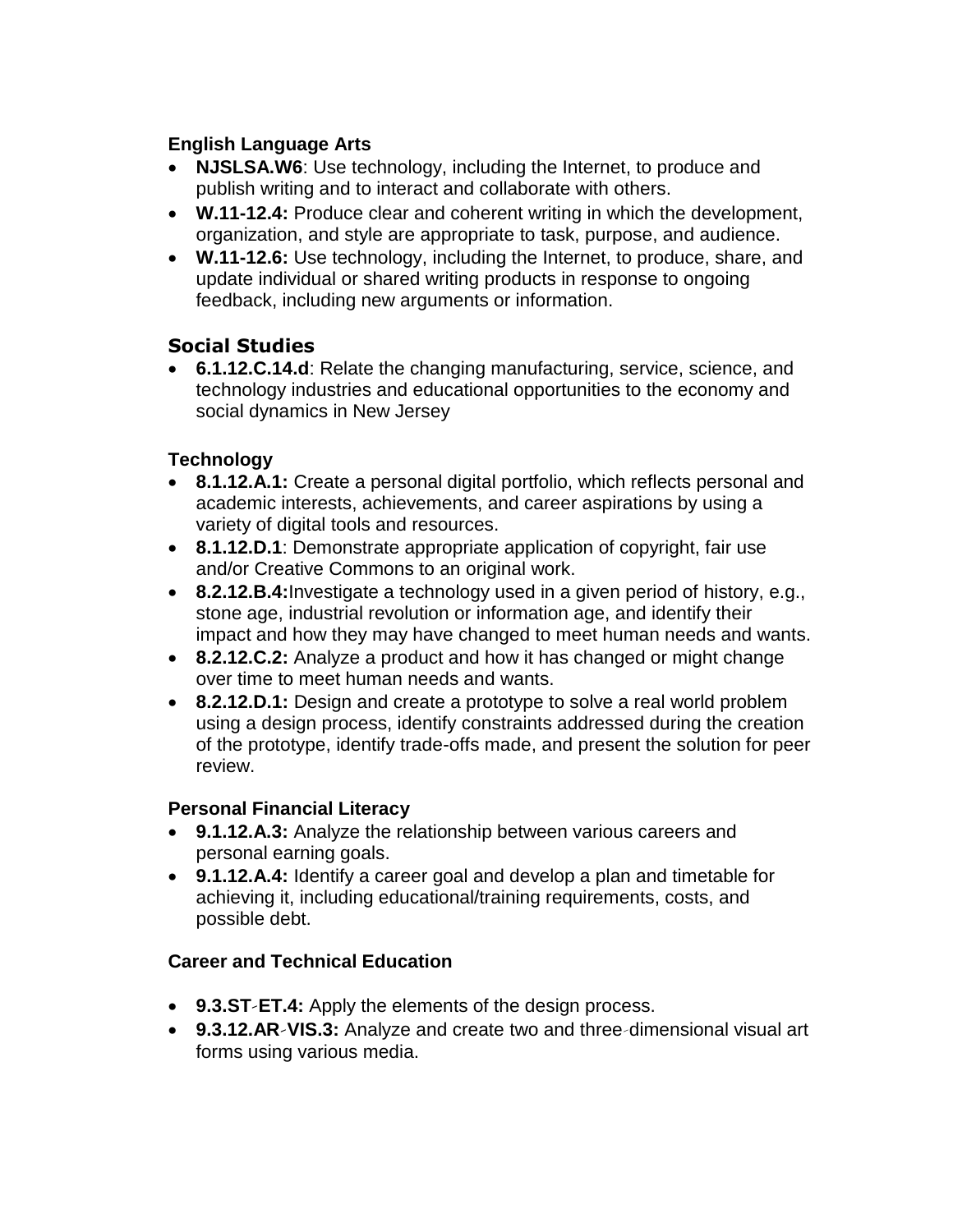### **Activities:**

- Students will use the Internet and other computer software to research and create a presentation that shows the past present and future projects a specific engineering field has worked on, are working on and may encounter in the future.
- Students will use a 3D modeling program to design and create a threedimensional representation of a technology.
- Students will use CAD to design create alternative designs for a new product.
- Students will create digital notebook that will start with an Introduction to Engineering section for the engineering class.

#### **STEAM Activities:**

- 3D Poster: Students will design and create a three-dimensional poster for the field of engineering of their choice. Posters will include a description of the field including degree requirements and licenses, starting and average salary and typical responsibilities. One famous engineer in the field. And a past present and future prediction of a technology in the field. The posters must have flashing LED lights that turn off when the lights are off in the classroom.
- Cell Phone Stand design: Students will use the 3D printer and other modeling materials to design for a cell phone stand. The device must use a tip 31 transistor that will flash with the audio output of their cell phone. Other advancements could use speakers and to amplify the cell phone music. They will apply the design process, use tools and scale to create a real life size object.

### **Enrichment Activities**:

- Students will research topics of engineering societies, student organizations, and competitions to develop an appreciation of the field.
- Samples of engineering presentations will be displayed.
- Samples prototypes students have designed.
- Samples of product packing students have designed.
- Presentation of one field of engineer. Include:
	- a. A description of the responsibilities of the specific type of engineer.
	- b. The type of degree required.
	- c. Length of education or license needed for that field.
	- e. Starting salary and average salary for an engineer in the field.
- Product design: Design an original product prototype using the engineering design process.

#### **Methods of Assessments/Evaluation:**

 Students will be assessed on their ability to research and design an informational display.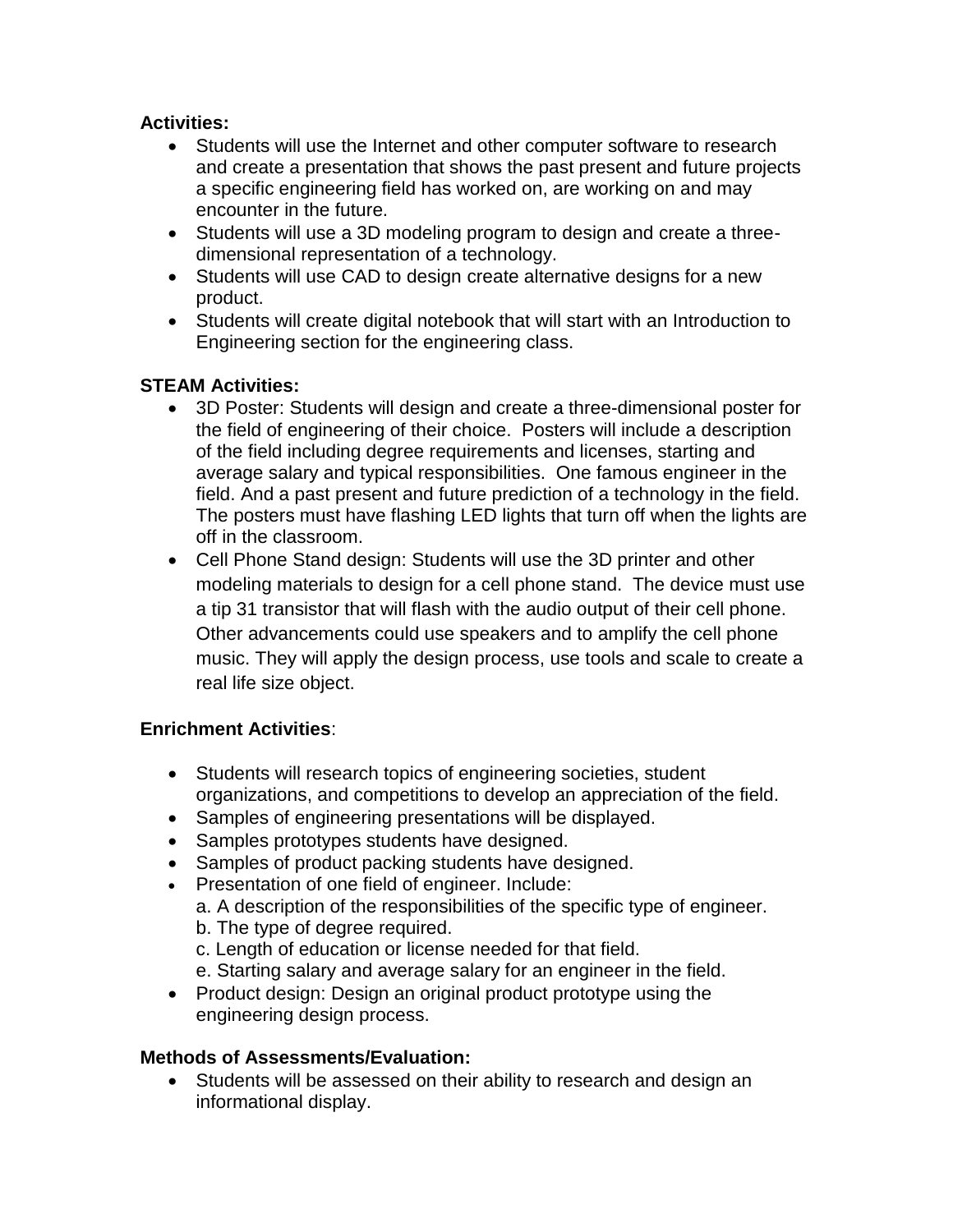- Quizzes on careers in Engineering.
- Students will present their finished presentations to the class to teach their specific field of engineering.
- Students will write a one-paragraph reflection paper describing how their design will improve the paper cell phone. They will explain how their design adds two functions and justify their ascetic and ergonomic improvements. They will create a final digital presentation to "sell" their new design.

#### **Resources:**

- Textbooks: *Engineering Fundamentals Design, Principles, and Careers* o Chapters 1,2, 3 & 16
- Computers with AutoCAD and Inventor installed
- Handouts
- PowerPoint
- CAD or design software
- Poster boards
- **•** Scissors
- Cardboard
- Cardstock
- Photo paper
- Rulers
- X-acto knifes
- Tape/glue
- Plotter/Printers
- 3D printer
- TV/VCR/DVD
- Projector and screen
- Calculator
- Rulers

#### **Online Resources**

- Mr. Shohen's page: http://www.glenridge.org/Page/3608 Design process: http://www.sciencebuddies.org/engineering-designprocess/engineering-design-process-steps.shtml Paper Cell phone Stand:
- https://www.youtube.com/watch?v=7F4EN2lFP24
- http://www.cnet.com/news/six-free-diy-smartphone-stands/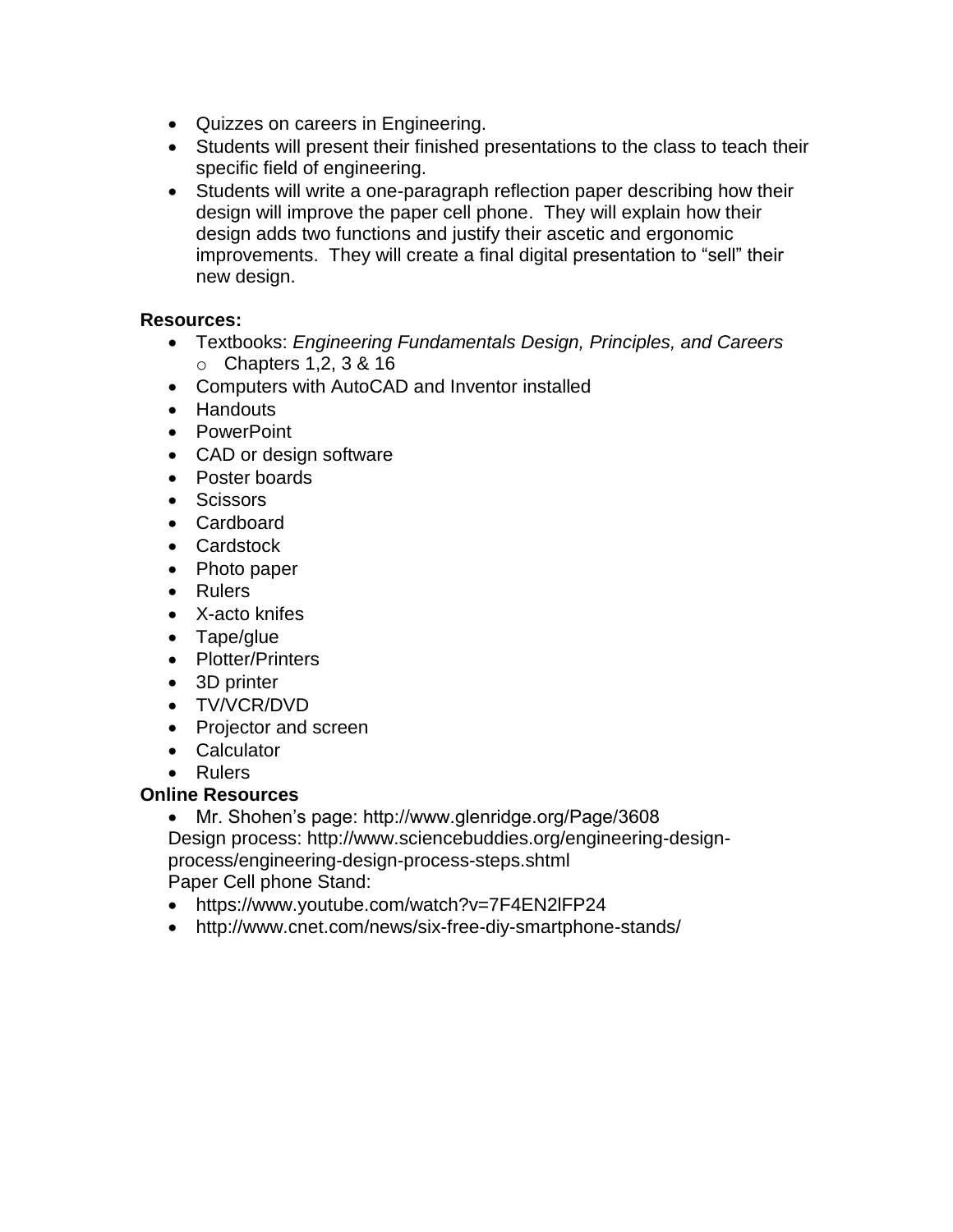Fundamentals of Engineering

## **Topic/Unit:**

Design Process & Mechanical Systems

## **Approximate # Of Weeks: 4-5 Weeks**

### **Essential Questions:**

- Who Creates design problems?
- When is the engineering design process complete?
- Why is communicating the solution so important?
- How does rapid prototyping improve the design world?
- What is the purpose of a final report after a project is completed and tested?
- How does mechanical advantage play a major role in increasing a force?

## **Upon completion of this unit students will be able to:**

- Identify steps of the design process including researching a problem, designing, building, testing and communicating the solution. (8.2.12.D.1) &  $(9.3.ST - ET.4)$
- Research mechanical systems found in catapults, trebuchets and ballista. (8.2.12.B.4), (NJSLSA.R1) & (6.2.12.C.3.d)
- Brainstorm numerous solutions to a technical problem, select a final option and create a drawing of the design (8.2.12.C.5) & (HS-ETS1-2)
- Explain the concepts of energy motion and mechanical advantage.  $(9.3.ST - ET.1)$
- Identify how simple machines are used in mechanical systems. (8.2.12.C.4) & (9.3.ST‐SM.2)
- Use CAD software to design an original prototype or part for a mechanical system. (M.G-MG.A.3)
- Design and create a mechanical device that has both function and form. (9.3.12.AR‐VIS.3)
- Create a digital presentation that documents your progress through the design process. **(**NJSLSA.W6) & (W.11-12.4)

# **Interdisciplinary Standards**

**Math**

 **M.G-MG.A.3:** Apply geometric methods to solve design problems (e.g., designing an object or structure to satisfy physical constraints or minimize cost; working with typographic grid systems based on ratios).★

# **Social Studies**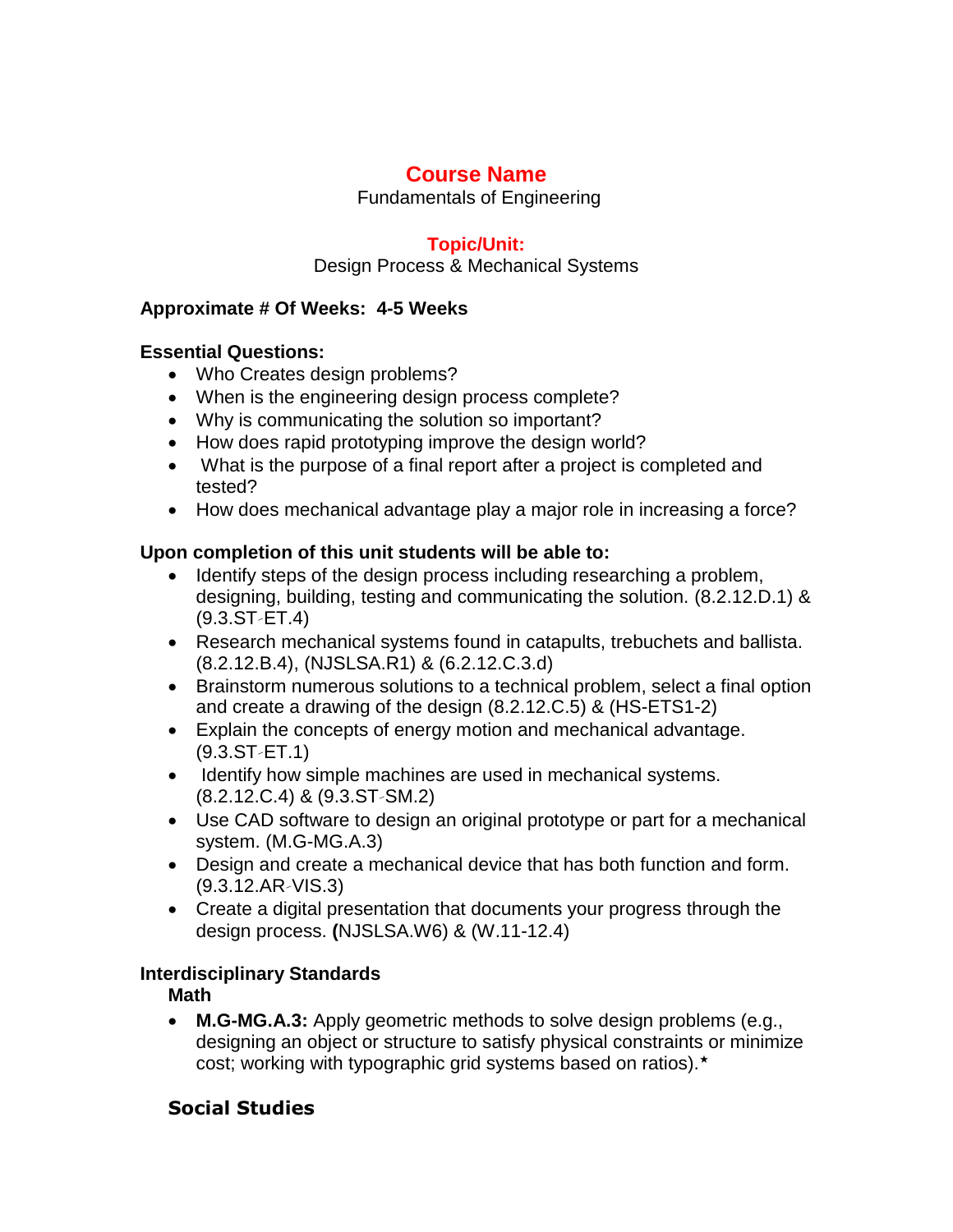**6.2.12.C.3.d**: Determine how, and the extent to which, scientific and technological changes, transportation, and new forms of energy brought about massive social, economic, and cultural changes.

# **English Language Arts**

- **NJSLSA.R1:** Read closely to determine what the text says explicitly and to make logical inferences and relevant connections from it; cite specific textual evidence when writing or speaking to support conclusions drawn from the text.
- **NJSLSA.W6**: Use technology, including the Internet, to produce and publish writing and to interact and collaborate with others.
- **W.11-12.4:** Produce clear and coherent writing in which the development, organization, and style are appropriate to task, purpose, and audience

# **Science**

 **HS-ETS1-2:** Design a solution to a complex real-world problem by breaking it down into smaller, more manageable problems that can be solved through engineering.

# **Technology**

- **8.2.12.B.4:**Investigate a technology used in a given period of history, e.g., stone age, industrial revolution or information age, and identify their impact and how they may have changed to meet human needs and wants.
- **8.2.12.C.4:** Explain and identify interdependent systems and their functions.
- **8.2.12.C.5:** Create scaled engineering drawings of products both manually and digitally with materials and measurements labeled.
- **8.2.12.D.1:** Design and create a prototype to solve a real world problem using a design process, identify constraints addressed during the creation of the prototype, identify trade-offs made, and present the solution for peer review.

# **Career and Technical Education**

- **9.3.ST‐ET.1:** Use STEM concepts and processes to solve problems involving design and/or production.
- **9.3.ST‐ET.4:** Apply the elements of the design process.
- **9.3.ST‐SM.2:** Apply science and mathematics concepts to the development of plans, processes and projects that address real world problems.
- **9.3.12.AR‐VIS.3:** Analyze and create two and three‐dimensional visual art forms using various media.

### **Activities:**

 Students will use the Internet and other computer software to research and create a design to solve a technical problem.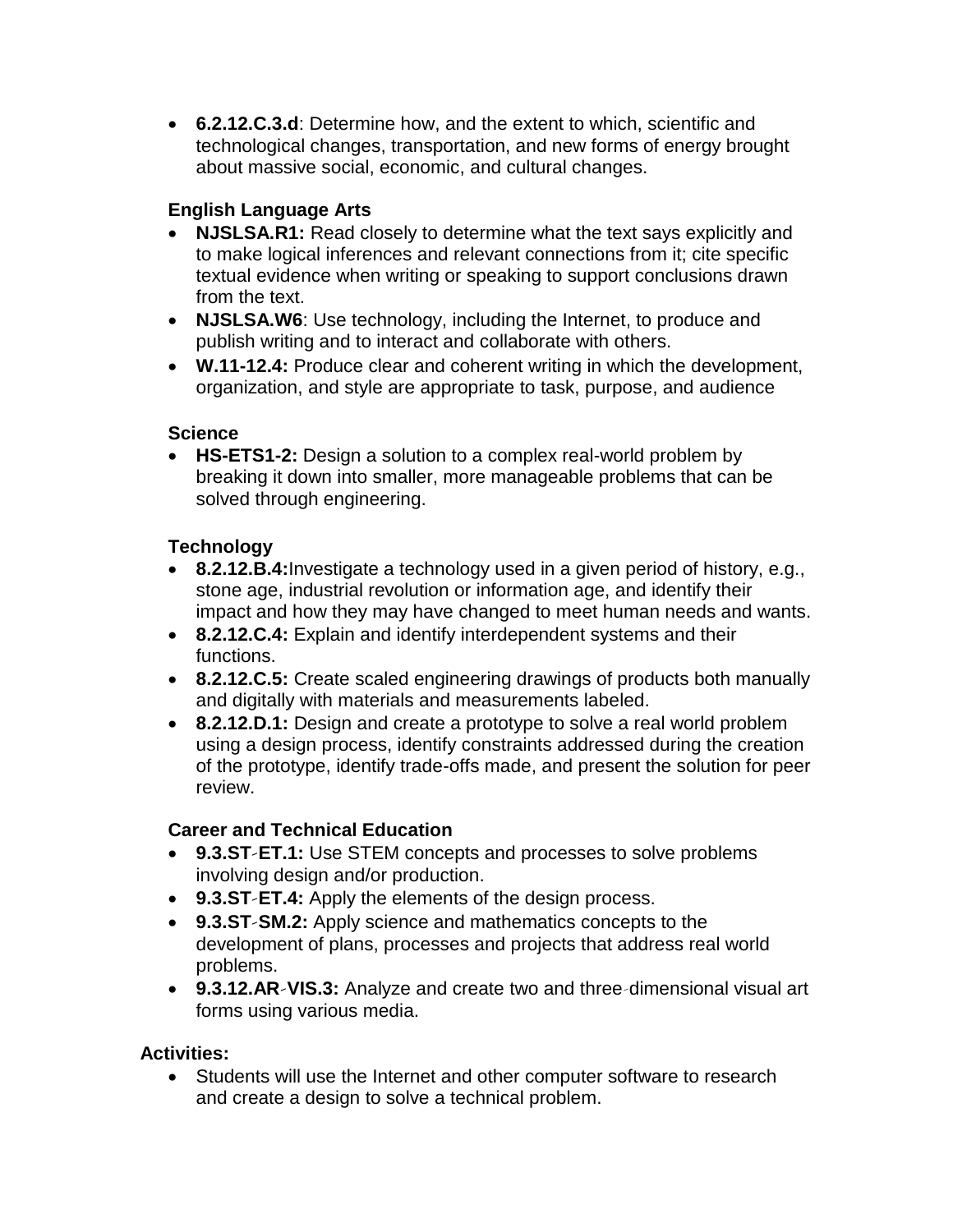- Students will use a 3D modeling program to design and create a threedimensional representation of a technology.
- Students will use CAD to design create alternative designs for a new product.
- Students will create digital notebook that will start with an Introduction to Engineering section for the engineering class.

## **STEAM Activities:**

- Ardunio Catapult: Students will work as a team to design and construct a self propelled Catapult to carry and launch as many Ping-Pong balls into a hoop in 3 minutes. The energy sources shall be electronic. Students will work to eliminate the variables found in the mechanical catapults. Students will use a control box and a theater to power and control the electronic device.
- Patent Application: Each team is required to research a design, brainstorm ideas, select the best one and create a final technical drawing of the device with a materials list and notations.

### **Enrichment Activities**:

- Students will research historical catapults and other mechanical systems to aid them in their design of a new technology.
- Students will research topics of mechanical advantage and simple machines and describe principals of technical power.
- Students can design 3D printed parts to enhance their prototypes.
- Samples prototypes students have designed.
- Presentation following the steps of the design process.

#### **Methods of Assessments/Evaluation:**

- Performance-based assessment design, craftsmanship, creativity and competition results.
- Quizzes on Engineering design process and mechanical advantage.
- Students will create a digital reflection report describing how their design worked and can be improved. They will explain how their design functioned properly and ways that it didn't function consistently. They will create a final digital presentation including 3D designs, pictures and video of their design.

#### **Resources:**

- Textbooks: *Engineering Fundamentals Design, Principles, and Careers*  $\circ$  Chapters 4, 5, 6 & parts of 10.
- Computers with AutoCAD and Inventor installed
- Handouts
- PowerPoint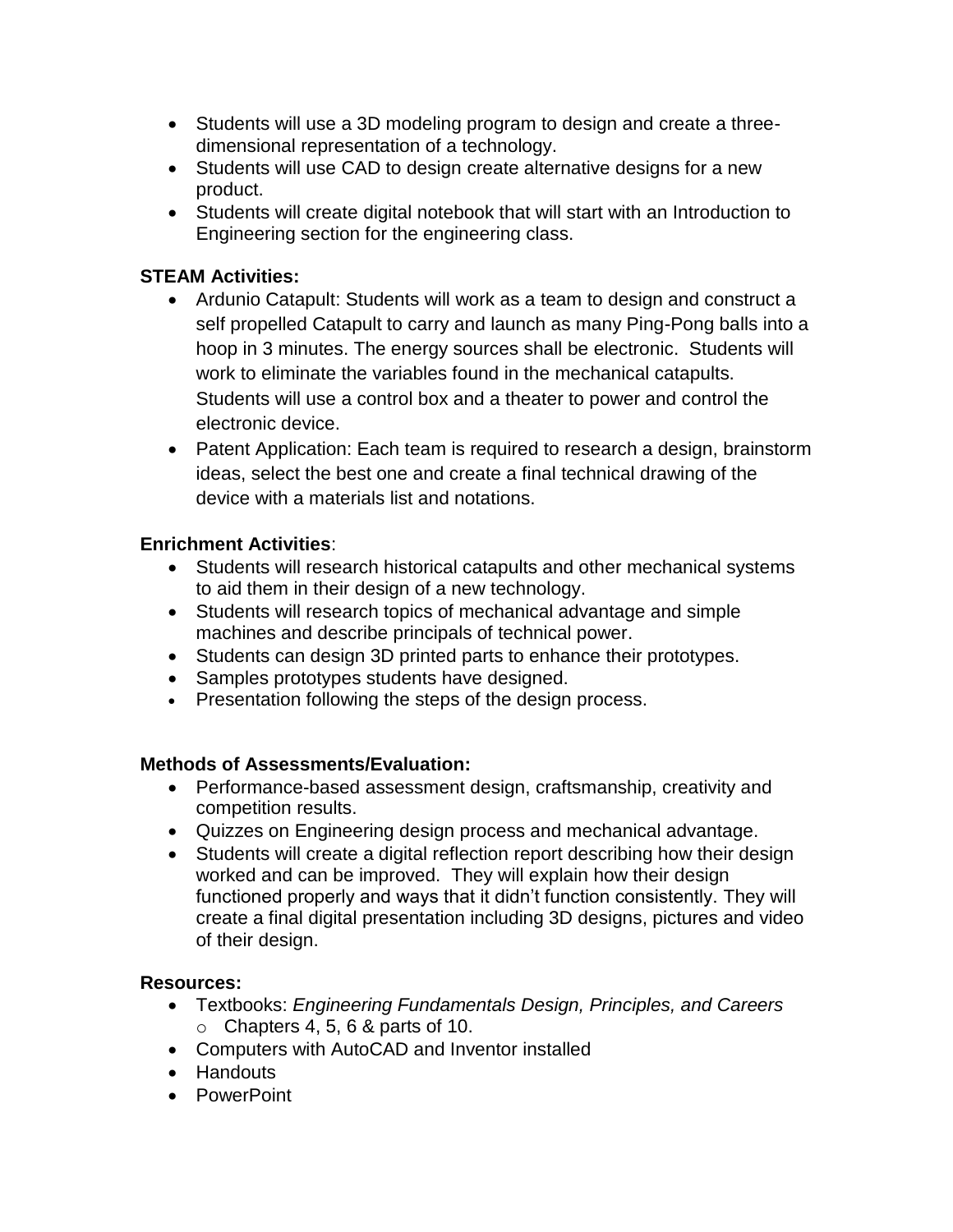- CAD or design software
- Poster boards
- Scissors
- Cardboard
- Cardstock
- Photo paper
- Rulers
- X-acto knifes
- Tape/glue
- Plotter/Printers
- 3D printer
- TV/VCR/DVD
- Projector and screen
- Calculator
- Rulers

#### **Online Resources**

- Mr. Shohen's page: http://www.glenridge.org/Page/3608 Catapults and trebuchets:
- https://www.youtube.com/watch?v=egZhg7v4NRs
- https://sites.google.com/site/physicsofcatapults/home/how-a-catapultworks-the-basics
- http://science.howstuffworks.com/transport/enginesequipment/question127.htm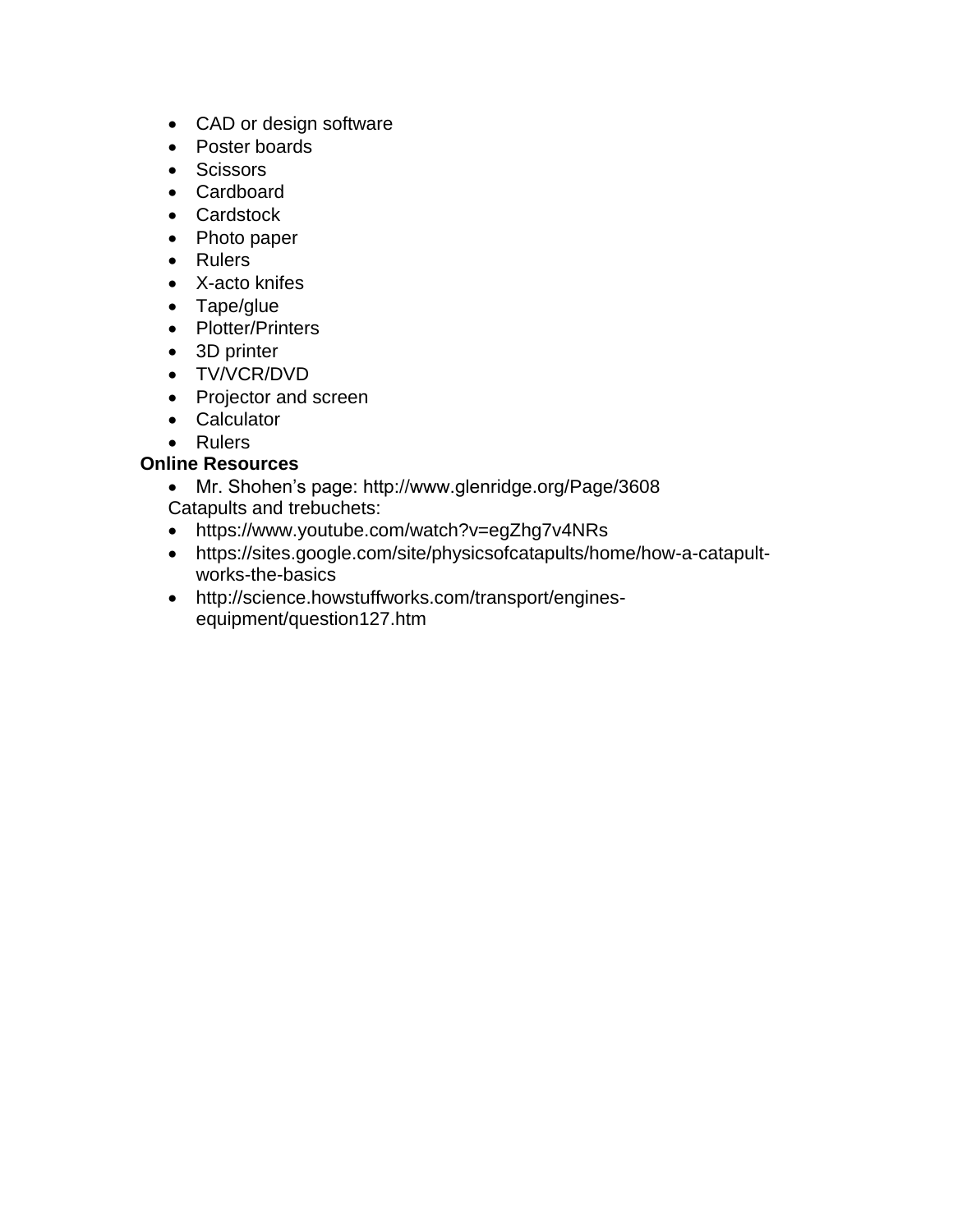Fundamentals of Engineering

# **Topic/Unit:**

#### Electrical Engineering

#### **Approximate # Of Weeks: 2-3 Weeks**

#### **Essential Questions:**

- What would your life be like without electricity?
- How have electricity and electrical components shaped the world you live in?
- How has the harnessing of electricity affected the last 100 years of inventions?
- If matter cannot be created nor destroyed, what happens to electricity that is used?
- Why is the relationship among voltage, current, and resistance so important to understanding electrical systems?
- How can reducing electrical consumption affect the world?
- Can alternative energy systems eventually produce enough power to supply the world's needs?
- How will electricity be produced when all fossil fuel is consumed?

### **Upon completion of this unit students will be able to:**

- Identify and draw various electronic components and schematic symbols. (8.2.12.C.4)
- Understand how electrons move on the atomic level and common sources of electrical energy, their limitations, theory of transfer of energy and electron movement. (RI.11-12.4), (6.2.12.C.3.d) & (HS-PS2-6)
- Design and build circuits and devices that use schematics plans.  $(9.3.ST-SM.2)$
- Draw electrical schematics for small circuits using CAD software. (8.2.12.C.5)
- Calculate ohms law from a schematic. Understand and apply the relationship among voltage, current, and resistance. Select the proper Ohm's law formula from a chart. (M.A-CED.A.4)
- Use a digital multi meter on an energized electrical circuit. (9.3.ST‐ET.3)
- Create a product that uses series and/or parallel circuits using electrical components and wires. (8.2.12.D.1)
- Identify, design and build devices that transfer energy from motion into electrical energy. (HS-PS3-3)
- Use programming language to aid in the creation of an electronic device. (8.2.12.E.3)
- Apply safe shop practices when working with electricity. (9.3.ST.3)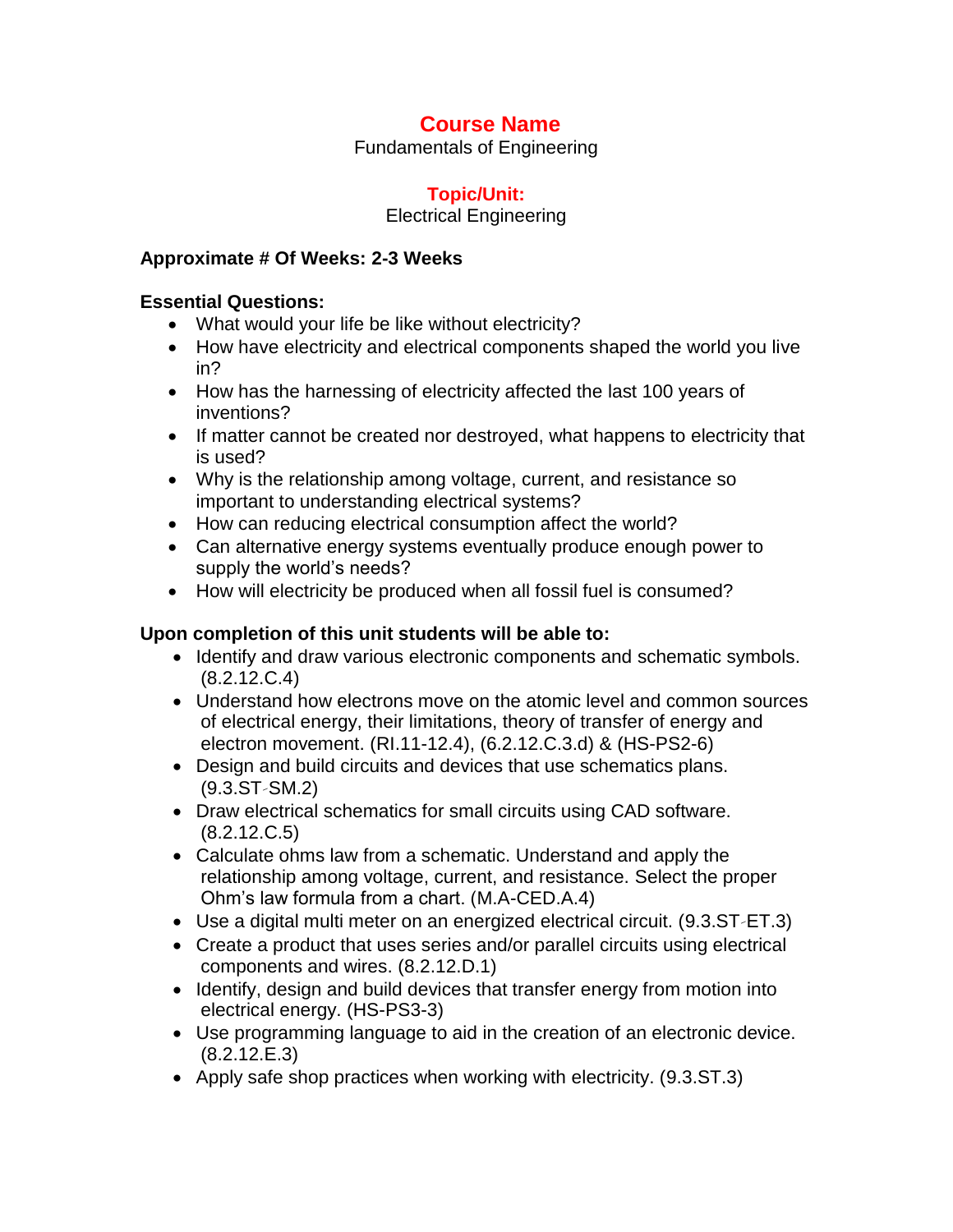- Design and create electronic devices that have both function and form. (9.3.12.AR‐VIS.3)
- Create a digital presentation that documents your progress through the design process. **(**NJSLSA.W6) & (W.11-12.4)

### **Interdisciplinary Standards**

## **Math**

 **M.A-CED.A.4:** Rearrange formulas to highlight a quantity of interest, using the same reasoning as in solving equations. *For example, rearrange Ohm's law V = IR to highlight resistance R.*

## **Social Studies**

 **6.2.12.C.3.d**: Determine how, and the extent to which, scientific and technological changes, transportation, and new forms of energy brought about massive social, economic, and cultural changes.

## **English Language Arts**

- **W.11-12.4:** Produce clear and coherent writing in which the development, organization, and style are appropriate to task, purpose, and audience.
- **NJSLSA.W6**: Use technology, including the Internet, to produce and publish writing and to interact and collaborate with others.
- **RI.11-12.4:** Determine the meaning of words and phrases as they are used in a text, including figurative, connotative, and technical meanings; analyze how an author uses and refines the meaning of a key term or terms over the course of a text (e.g., how Madison defines faction in Federalist No. 10).

### **Science**

- **HS-PS3-3:** Design, build, and refine a device that works within given constraints to convert one form of energy into another form of energy.
- **HS-PS2-6:** Communicate scientific and technical information about why the molecular-level structure is important in the functioning of designed materials

# **Technology**

- **8.2.12.C.5:** Create scaled engineering drawings of products both manually and digitally with materials and measurements labeled.
- **8.2.12.D.1:** Design and create a prototype to solve a real world problem using a design process, identify constraints addressed during the creation of the prototype, identify trade-offs made, and present the solution for peer review.
- **8.2.12.E.3:** Use a programming language to solve problems or accomplish a task (e.g., robotic functions, website designs, applications, and games).

# **Career and Technical Education**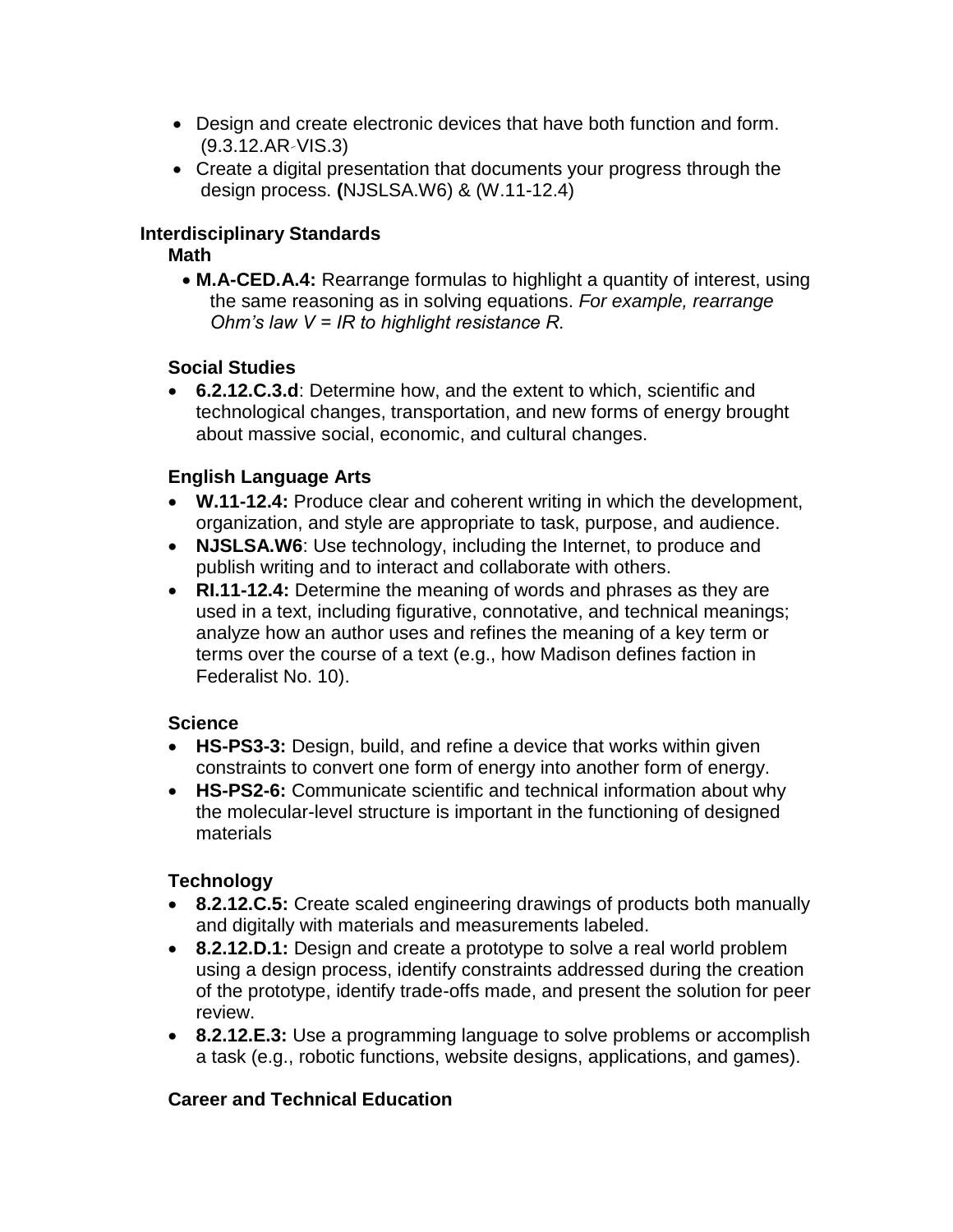- **9.3.ST.3:** Describe and follow safety, health and environmental standards related to science, technology, engineering and mathematics (STEM) workplaces.
- **9.3.ST‐ET.3:** Apply processes and concepts for the use of technological tools in STEM.
- **9.3.ST‐SM.2:** Apply science and mathematics concepts to the development of plans, processes and projects that address real world problems.
- **9.3.12.AR‐VIS.3:** Analyze and create two and three‐dimensional visual art forms using various media.

#### **Activities:**

- Conduct class discussions after each reading assignment.
- Students will design and build electronic systems to perform a specific task.
- Construction projects in class that uses electrical systems to solve problems.
- Solve practical problems using Ohm's Law and other assignments relating to electrical engineering.
- Use various electrical measuring devices and record their results.
- Students will use AutoCAD to draw basic electronic schematics.
- Alternative energy systems can be created for use with architectural models.
- Electronic components can be designed and incorporated into 3D printed models to add light, add sound or to create motion.
- Students will create an Electrical Engineering section for the engineering class digital notebook.

### **STEAM Activities:**

- Flashing LEDs with movement: Students will design and build an ornament that includes a flashing LED circuit. The deceive should also have movement. They will have two inputs and two outputs. They will identify and solider components draw schematics and develop an understanding for switches, resisters, LEDs, voltage, current and resistance.
- Arduino: Students will have the opportunity to learn how to build and program numerous electronic projects without soldering and consuming materials. Arduino boards will give students the opportunity to use a programming language to solve problems or accomplish tasks. Students will be engaged in building designing and programming projects including traffic lights, flashlights and other electronic devices.

### **Enrichment Activities**: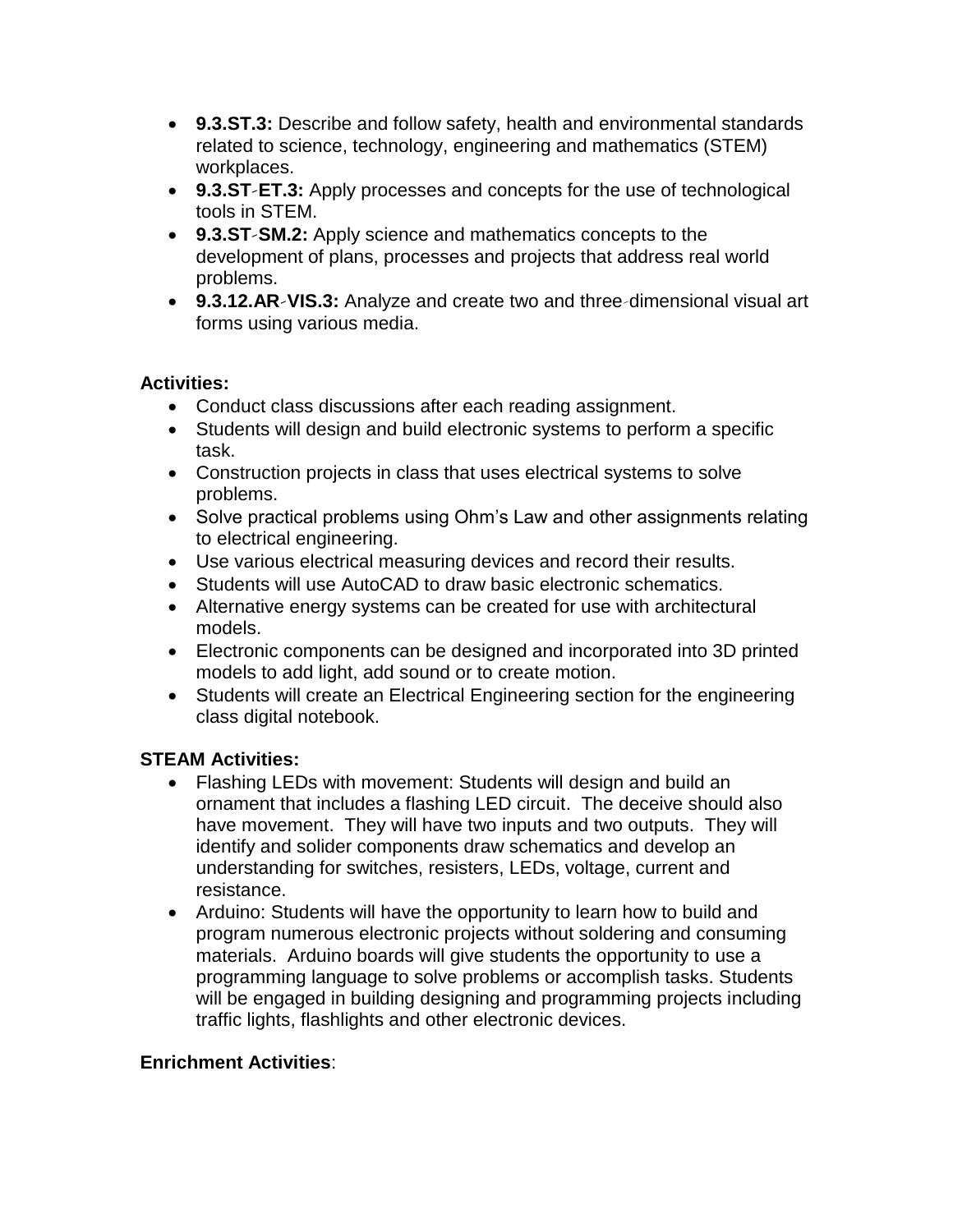- Alternative energy: Students can design an alternative energy electrical system for a residential home or commercial building. They can use solar cells, or deign and print parts for wind or water turbines.
- STEAM Game: Students will design and create an electronic product or game using the skills learned from the unit. The game should be designed to teach young players about a specific topic related to STEAM.

### **Methods of Assessments/Evaluation:**

- Performance-based assessment on electrical devices' ability to solve problems.
- Practical tests in the flowing areas:
	- 1. Reading schematics
	- 2. Quality of soldering
	- 3. Practical mounting of parts
	- 4. Operation
	- 5. Product design and functioning
- Lab worksheets.
- CAD drawings.

### **Resources:**

- Handouts of procedures and labs.
- Electricity Textbook. *Electricity 10th Edition*
- Textbooks: *Engineering Fundamentals Design, Principles, and Careers* o *Chapter 8*
- Computers with AutoCAD and Inventor installed
- Plotter/Printers
- TV/VCR/DVD
- Projector and screen
- Calculator
- Calipers and Micrometers
- Digital Millimeters
- Electrical components

# **Online Resources**

- Mr. Shohen's page: http://www.glenridge.org/Page/3608 Ohm's Law and basic components:
	- https://www.youtube.com/watch?v=\_-jX3dezzMg
	- https://www.youtube.com/watch?v=\_-jX3dezzMg
	- https://www.youtube.com/watch?v=8gvJzrjwjds
	- https://phet.colorado.edu/en/simulation/circuit-construction-kit-dcvirtual-lab

Arduino: https://www.arduino.cc/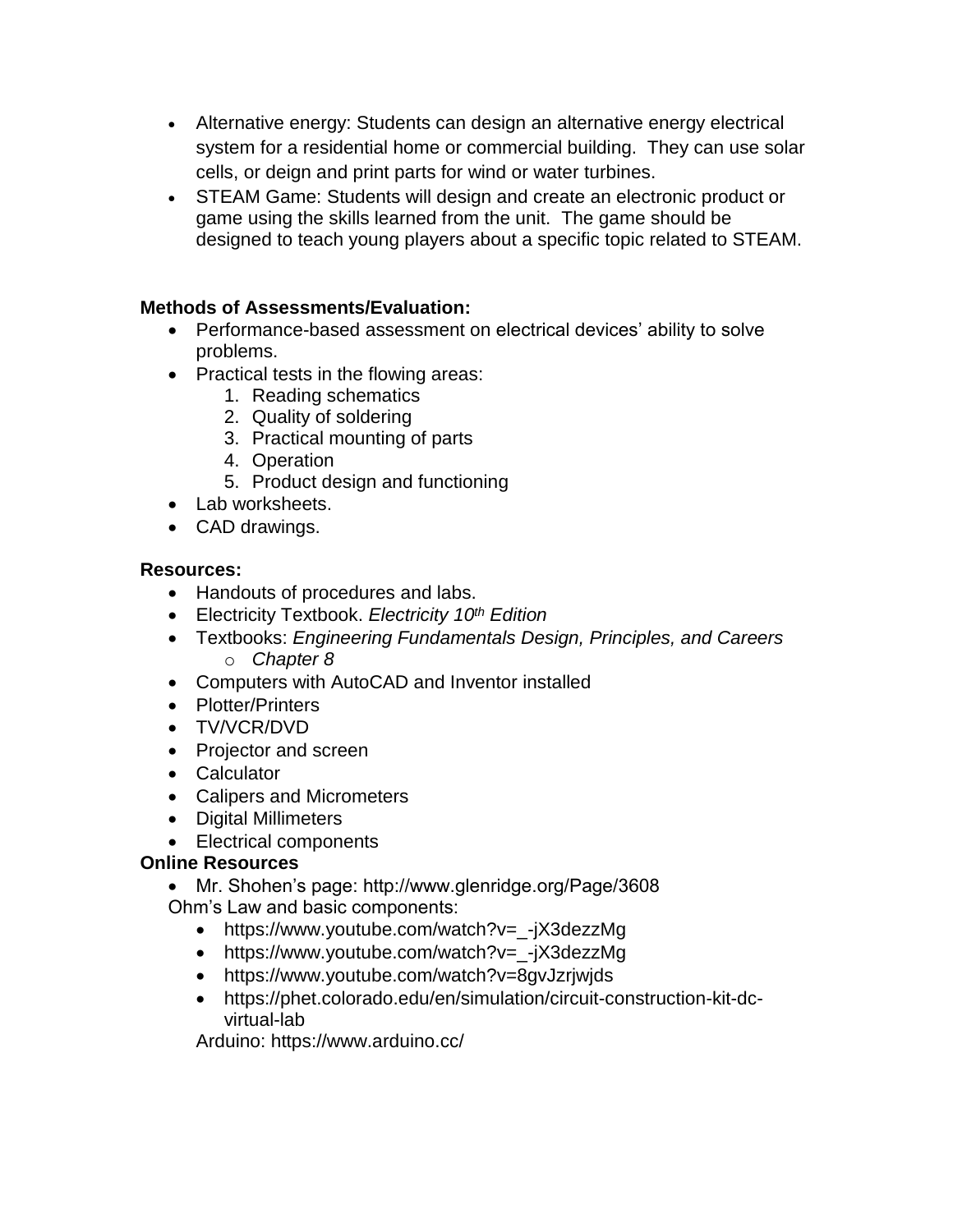Fundamentals of Engineering

# **Topic/Unit:**

#### Civil Engineering

#### **Approximate # Of Weeks: 4-5 Weeks**

#### **Essential Questions:**

- How do Civil Engineers affect the landscape?
- How are structures engineered to be stable and safe and to withstand various loads and forces?
- How has GPS survey equipment, Google Earth and laser transits impacted CAD programs and the job of surveyors?
- In what was have technical developments allowed for structures to be build from new building materials?
- What would towns and cities look like if no one had property lines?
- How can topography maps help when designing a structure?
- How do Engineers use structural analysis and static and dynamic loads when designing structures?

#### **Upon completion of this unit students will be able to:**

- Describe structural forces, loads and components. (HS-PS2-3)
- Identify types of bridges and their basic components. (8.2.12.B.4)
- Understand the internal structure of a tower. (8.2.12.C.4)
- Apply mathematical problems associated with Civil/Survey Engineering. (M.G-MG.A.3) & (9.3.ST‐ET.5)
- Use common terms and recognize design concerns associated with Civil/Survey Engineering. (HS-ETS1-2) & (9.3.ST‐SM.2)
- Use computer simulations to model the impact of weight applied to a structure. (HS-ETS1-4)
- Plan, design and build structures that an efficient in terms of strengths to weight. (8.2.12.C.5) & (8.2.12.D.1)
- Explain the responsibilities of a Civil Engineer/Surveyor by researching a survey site and talking with civil or survey engineers. (9.3.ST.5)
- Design and create structures that have both function and form. (9.3.12.AR‐VIS.3)
- Create a digital presentation that documents your progress through the design process. **(**NJSLSA.W6) & (W.11-12.4)

**Interdisciplinary Standards Math**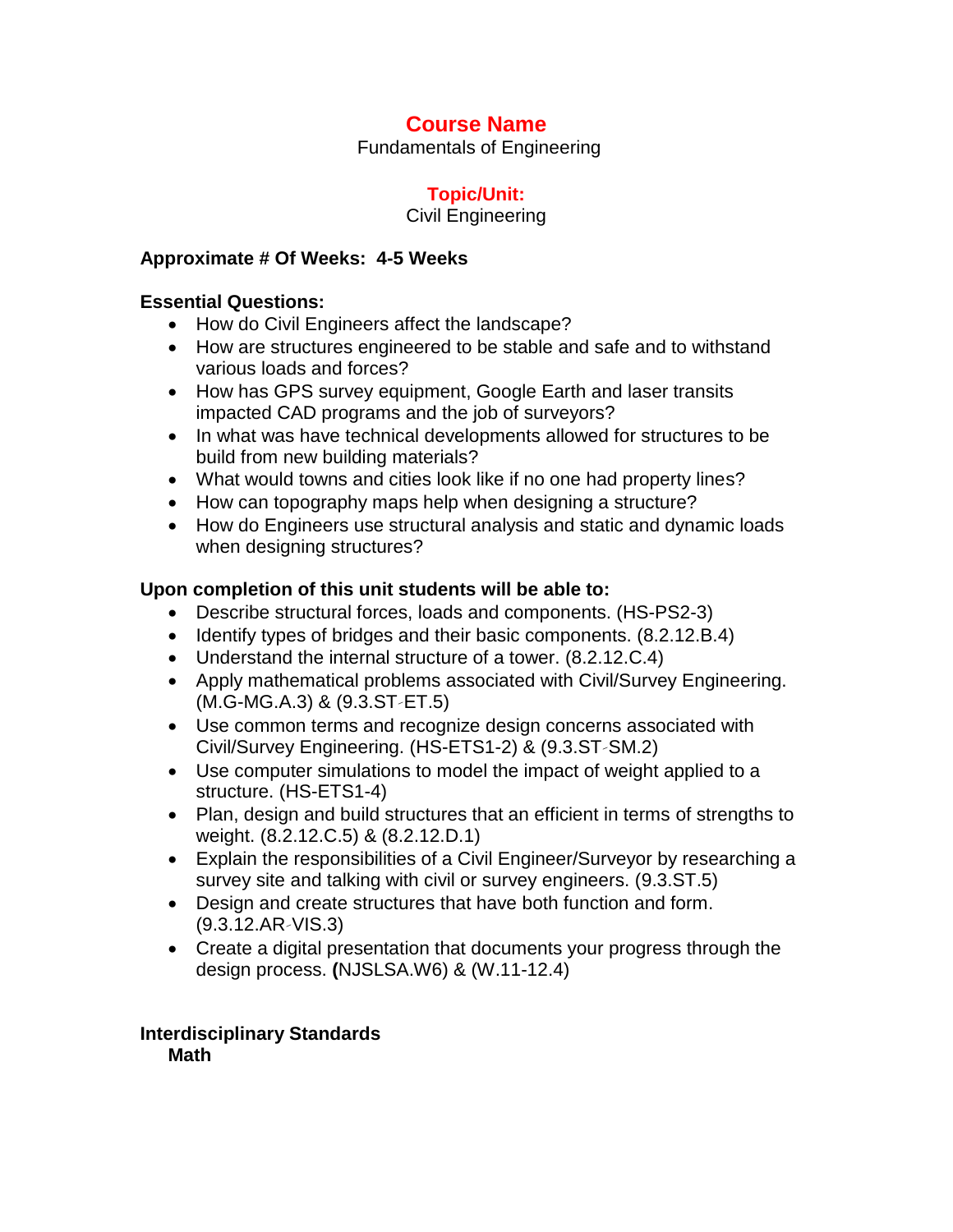**M.G-MG.A.3:** Apply geometric methods to solve design problems (e.g., designing an object or structure to satisfy physical constraints or minimize cost; working with typographic grid systems based on ratios).★

# **English Language Arts**

- **NJSLSA.W6**: Use technology, including the Internet, to produce and publish writing and to interact and collaborate with others.
- **W.11-12.4:** Produce clear and coherent writing in which the development, organization, and style are appropriate to task, purpose, and audience.

#### **Science**

- **HS-PS2-3:** Apply scientific and engineering ideas to design, evaluate, and refine a device that minimizes the force on a macroscopic object during a collision
- **HS-ETS1-2:** Design a solution to a complex real-world problem by breaking it down into smaller, more manageable problems that can be solved through engineering.
- **HS-ETS1-4**: Use a computer simulation to model the impact of proposed solutions to a complex real-world problem with numerous criteria and constraints on interactions within and between systems relevant to the problem

### **Technology**

- **8.2.12.B.4:**Investigate a technology used in a given period of history, e.g., stone age, industrial revolution or information age, and identify their impact and how they may have changed to meet human needs and wants.
- **8.2.12.C.5:** Create scaled engineering drawings of products both manually and digitally with materials and measurements labeled.
- **8.2.12.D.1:** Design and create a prototype to solve a real world problem using a design process, identify constraints addressed during the creation of the prototype, identify trade-offs made, and present the solution for peer review.

### **Career and Technical Education**

- **9.3.ST.5:** Demonstrate an understanding of the breadth of career opportunities and means to those opportunities in each of the Science, Technology, Engineering & Mathematics Career Pathways.
- **9.3.ST‐ET.5:** Apply the knowledge learned in STEM to solve problems.
- **9.3.ST‐SM.2:** Apply science and mathematics concepts to the development of plans, processes and projects that address real world problems.
- **9.3.12.AR‐VIS.3:** Analyze and create two and three‐dimensional visual art forms using various media.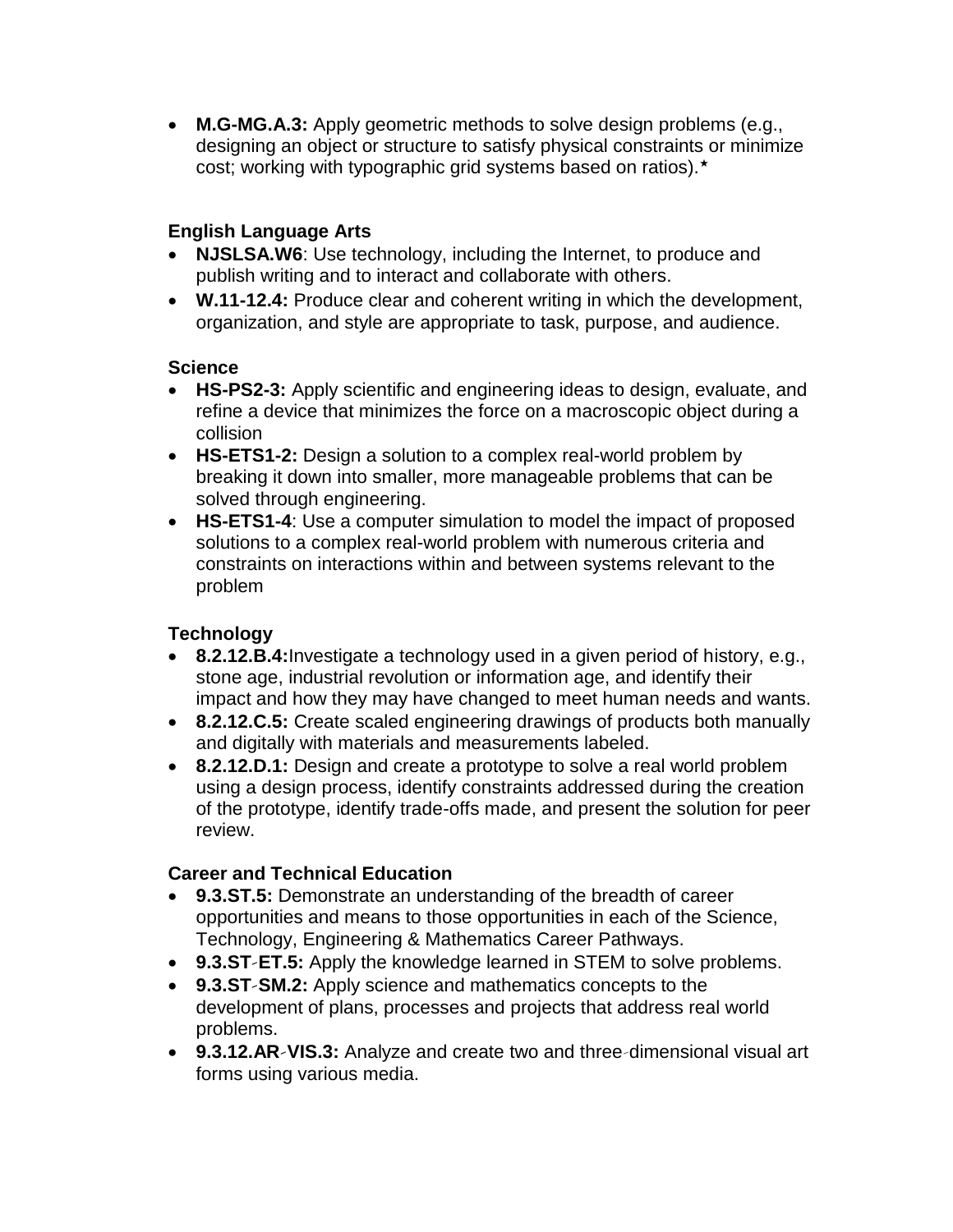#### **Activities:**

- Students will use structural analysis software to design buildings, bridges and structures to withstand various loads and forces.
- Students will discuss issues in the Civil Engineering/Survey field.
- Students will test structures and analyze their efficiencies.
- Students will use CAD software to create drawings and to plot a specific scale factor.
- Use Autodesk Revit to create a topographical surface with contours.
- Use Google earth to import simulated terrain from the global positing satellites.
- Students will create a Civil Engineering section for the engineering class digital notebook.
- Research and document a survey site. New construction of a bridge, tower.

### **STEAM Activity:**

- Bridges: Students will design virtual bridges to gain an understanding of construction materials, reducing material sizes and cost. Next they will design a three-dimensional truss bridge in a modeling program and apply structural analysis software to determine deflection caused by loads and forces. They will create a final design to be 3D printed and test the real life model for its efficiency.
- Cantilevers: Students will use CAD software to design a cantilever. They will build a model using coffee sirs and glue. Final designs will be tested for its strength to weight efficiency.

#### **Enrichment Activities**:

- Invite a surveyor to come into class and set up a transit and a GPS demonstration.
- Real life survey plans may be shown to display items commonly seen on a survey drawing.
- A civil engineer or surveyor may speak to the class about their career.
- Students may visit a college engineering program.
- Students may visit the site of a new construction to see how survey equipment works in the field.

### **Methods of Assessments/Evaluation:**

- Performance-based assessment on Civil/Survey standards as used in industry
- Students building and strength testing analysis.
- Creation of Civil/Survey engineering drawings.
- Tests– Civil Engineering/Survey terms and math problems.

#### **Resources:**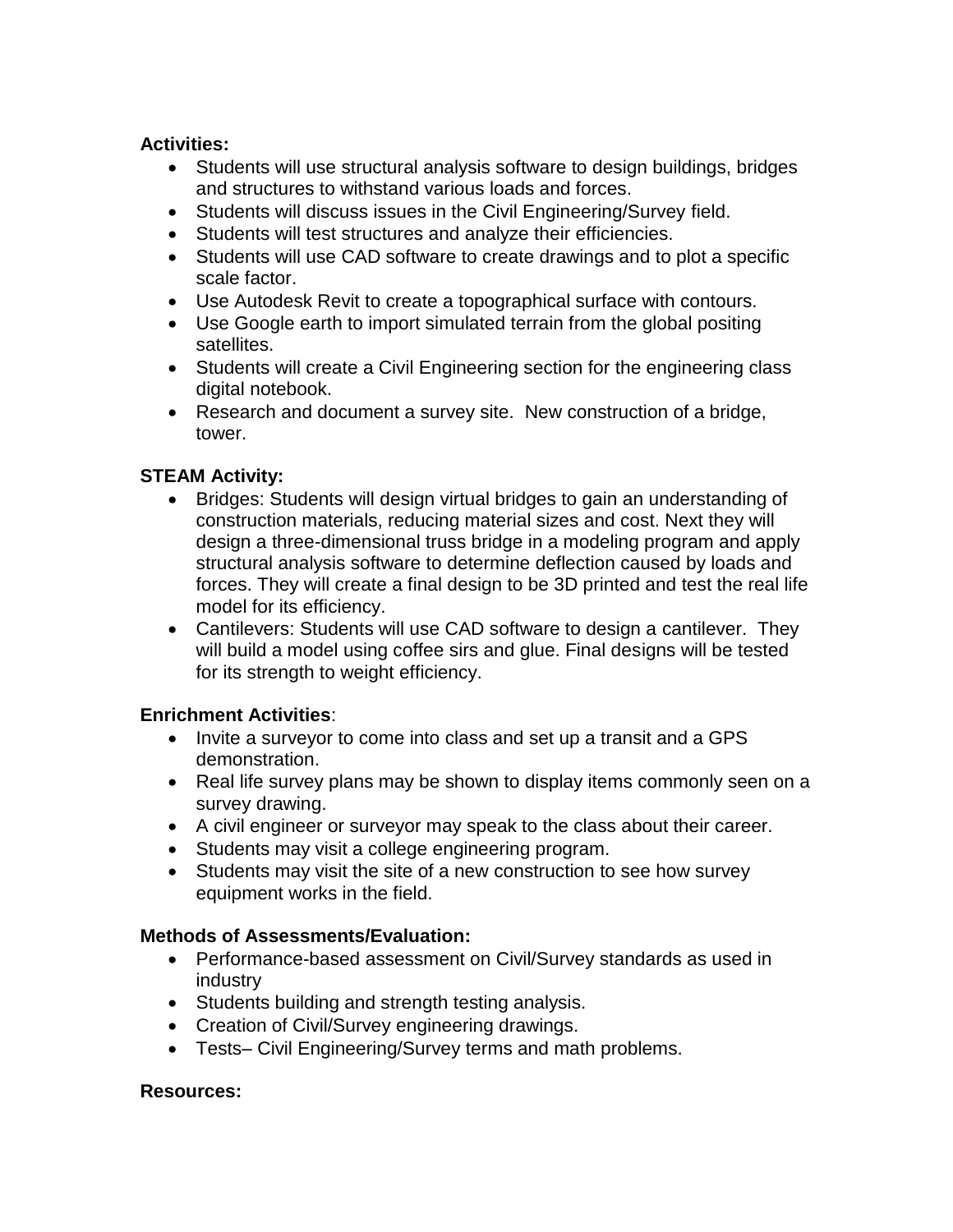- Textbooks: *Engineering Fundamentals Design, Principles, and Careers* o Chapter 9
- Computers with AutoCAD, Inventor, Rivet, and WestPoint Bridge designer installed
- Plotter/Printers
- 3D Printer
- TV/VCR/DVD
- Projector and screen
- Calculator
- Ruler

### **Online Resources:**

- Mr. Shohen's page: http://www.glenridge.org/Page/3608
- WestPoint Bridge designer: https://bridgecontest.org/
- Google Earth: https://www.google.com/earth/
- PBS building big: http://www.pbs.org/wgbh/buildingbig/
- https://www.youtube.com/watch?v=EYRYtTMcYZM
- https://www.youtube.com/watch?v=lXyG68\_caV4
- https://www.youtube.com/watch?v=j-zczJXSxnw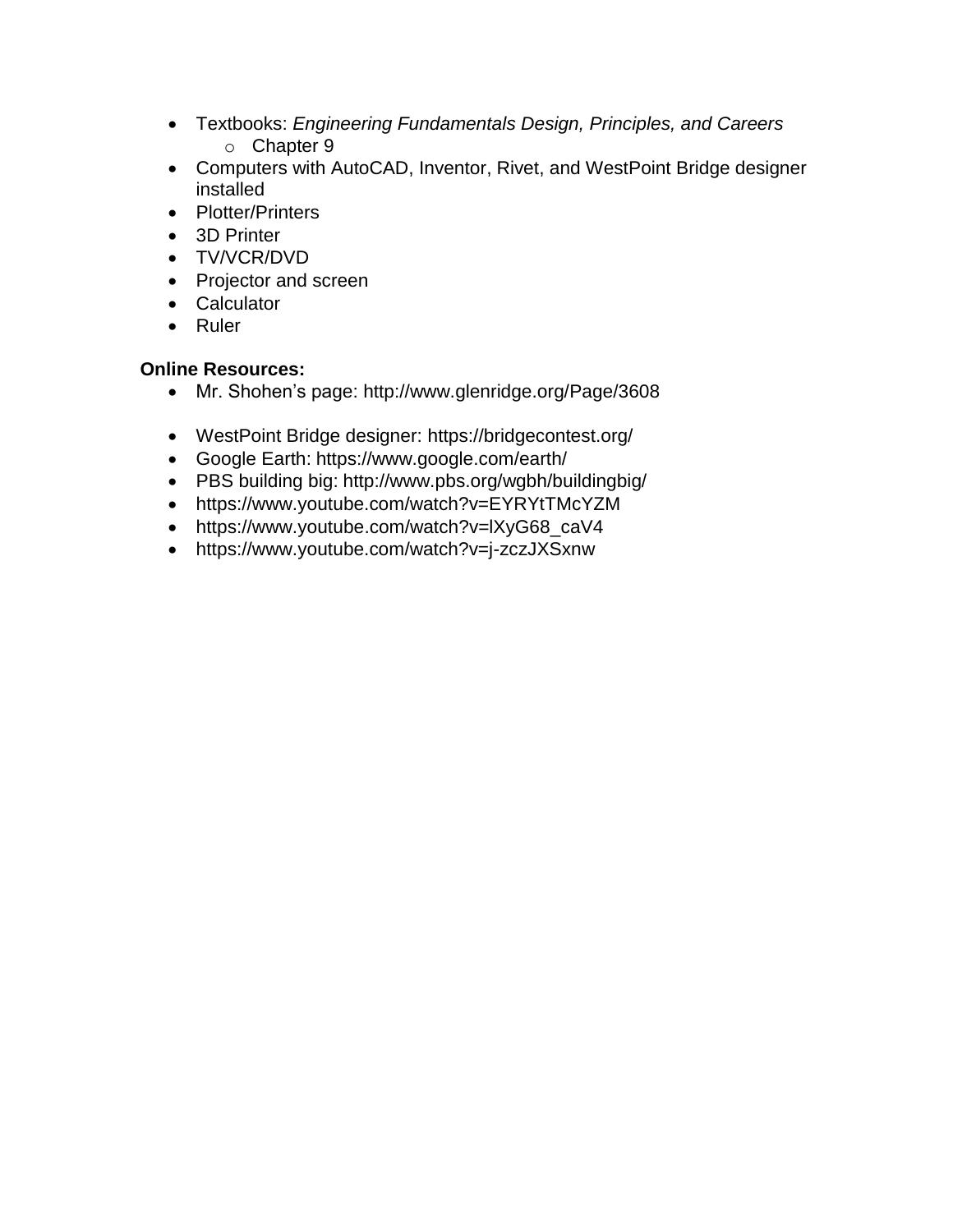Fundamentals of Engineering

# **Topic/Unit:**

Mechanical Engineering

### **Approximate # Of Weeks: 4-5 Weeks**

## **Essential Questions:**

- How is mechanical engineering applied to improve a working product?
- How is mechanical advantage used in manufacturing products that apply force, work, and power?
- What can you discover when analyzing why a system or a failed part?
- How do engineers apply mathematical calculations when designing a mechanical system?
- What causes a working product to malfunction?
- How engineers create technology to be more sustainable in the future?
- Why are precise measurements critical to drawing and creating accurate parts?

# **Upon completion of this unit students will be able to:**

- Research mechanical systems and explain concepts of energy, motion and simple machines. (NJSLSA.R1) & (9.3.ST‐SM.2)
- Calculate gear ratios for mechanical advantage and understand gearing for speed vs. gearing for power. (8.2.12.C.4) & (9.3.ST‐ET.1)
- Apply mathematical problems associated with mechanical engineering including work, pressure, power, torque, and efficiency. (9.3.ST‐ET.5)
- Use common measuring devices found in the mechanical engineering field. (8.2.12.C.5) & (HS-ETS1-2)
- Draw 3D solid models to design an original prototype or parts for a mechanical system. (M.G-GMD.B.4)
- Demonstrate geometric knowledge and skills required to produce a mechanical motion through an assembly working drawing. (M.G-MG.A.3)
- Develop and deliver a presentations using CAD software to engage and inform audiences. (9.3.ST.1)
- Design and apply the engineering problem-solving loop in order to fabricate a solution to a problem. (8.2.12.D.1) & (9.3.ST‐ET.4)
- Design and build devices that transfer energy from electrical energy to mechanical motion. (HS-PS3-3)
- Design devices that use electricity and magnetism to produce motion. (HS-PS3-5)
- Use programming language to aid in the creation of a mechanical system. (8.2.12.E.3)
- Design and create mechanical powered devices that have both function and form. (9.3.12.AR‐VIS.3)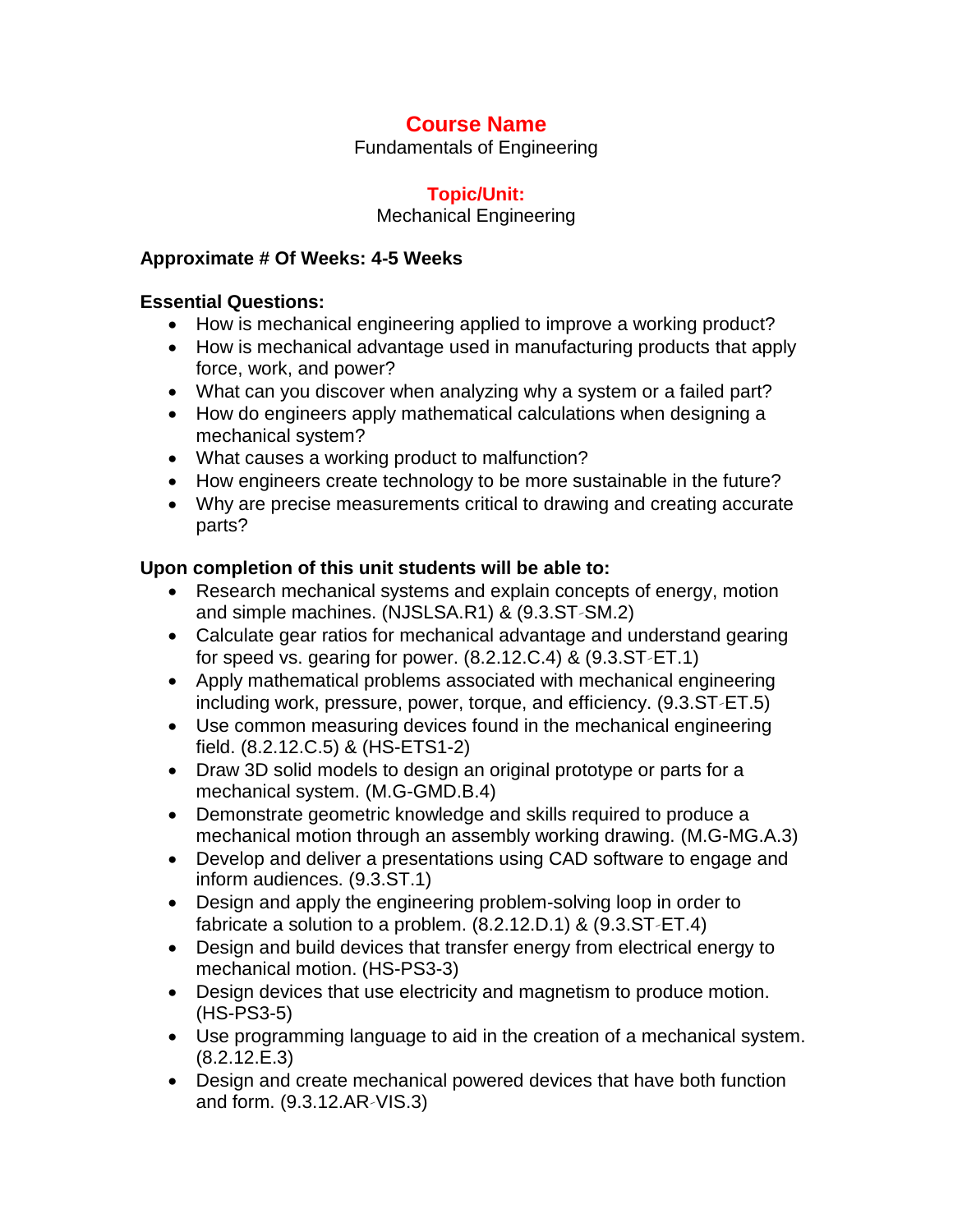Create a digital presentation that documents your progress through the design process. **(**NJSLSA.W6) & (W.11-12.4)

## **Interdisciplinary Standards**

### **Math**

- **M.G-GMD.B.4:** Identify the shapes of two-dimensional cross-sections of three-dimensional objects, and identify three-dimensional objects generated by rotations of two-dimensional objects.
- **M.G-MG.A.3:** Apply geometric methods to solve design problems (e.g., designing an object or structure to satisfy physical constraints or minimize cost; working with typographic grid systems based on ratios).

## **English Language Arts**

- **NJSLSA.R1:** Read closely to determine what the text says explicitly and to make logical inferences and relevant connections from it; cite specific textual evidence when writing or speaking to support conclusions drawn from the text.
- **NJSLSA.W6**: Use technology, including the Internet, to produce and publish writing and to interact and collaborate with others.
- **W.11-12.4:** Produce clear and coherent writing in which the development, organization, and style are appropriate to task, purpose, and audience.

## **Science**

- **HS-ETS1-2:** Design a solution to a complex real-world problem by breaking it down into smaller, more manageable problems that can be solved through engineering.
- **HS-PS3-3:** Design, build, and refine a device that works within given constraints to convert one form of energy into another form of energy.\*
- **HS-PS3-5:** Develop and use a model of two objects interacting through electric or magnetic fields to illustrate the forces between objects and the changes in energy of the objects due to the interaction

# **Technology**

- **8.2.12.C.4:** Explain and identify interdependent systems and their functions.
- **8.2.12.C.5:** Create scaled engineering drawings of products both manually and digitally with materials and measurements labeled.
- **8.2.12.D.1:** Design and create a prototype to solve a real world problem using a design process, identify constraints addressed during the creation of the prototype, identify trade-offs made, and present the solution for peer review.
- **8.2.12.E.3:** Use a programming language to solve problems or accomplish a task (e.g., robotic functions, website designs, applications, and games).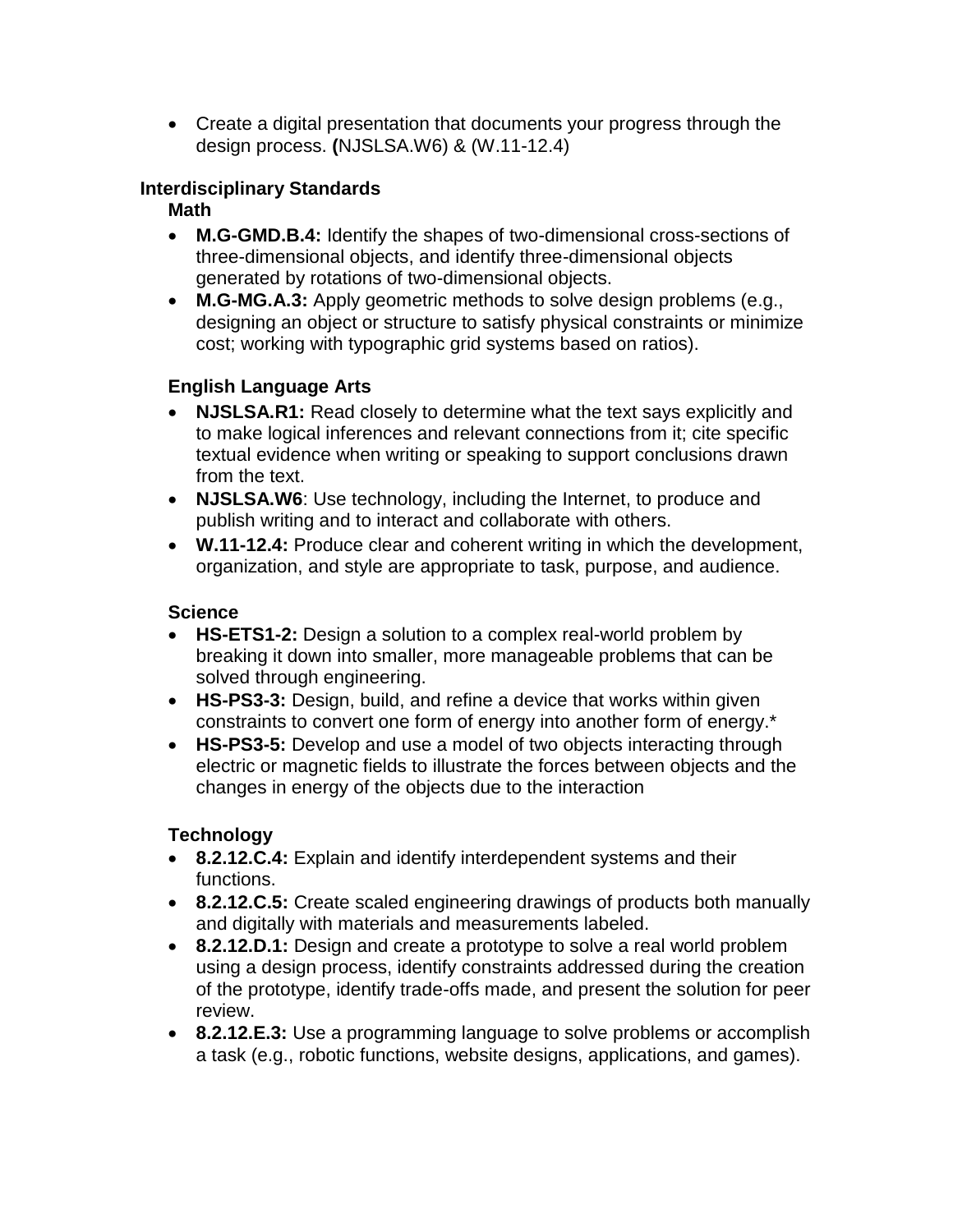## **Career and Technical Education**

- **9.3.ST.1:** Apply engineering skills in a project that requires project management, process control and quality assurance.
- **9.3.ST‐ET.1:** Use STEM concepts and processes to solve problems involving design and/or production.
- **9.3.ST‐ET.4:** Apply the elements of the design process.
- **9.3.ST‐ET.5:** Apply the knowledge learned in STEM to solve problems.
- **9.3.ST‐SM.2:** Apply science and mathematics concepts to the development of plans, processes and projects that address real world problems.
- **9.3.12.AR‐VIS.3:** Analyze and create two and three‐dimensional visual art forms using various media.

### **Activities:**

- Students will measure, and draw mechanical device using design and 3D modeling techniques.
- The class will solve mathematical problems related to mechanical engineering, mechanical advantage, gear ratios, work, pressure, power, torque, and efficiency.
- Produce projects that use mechanical devices through the use of research via the Internet and computer simulations.
- Students will create designs to solve a technical problem.
- Students will use a 3D modeling program to design and create a threedimensional representation of mechanical devices.
- Students will create a Mechanical Engineering section for the engineering class digital notebook.

STEAM Activities:

- Autonomous high way: Students will use microprocessors (PicAx board) to design build and program vehicles that will traverse a track without crashing into other vehicles.
- Ardunio Robots: Students will use microprocessors (Ardunio board) to design build and program vehicles that will traverse an uneven track without crashing into other vehicles.

# **Enrichment Activities**:

- Students will research topics of mechanical advantage, simple machines and gear ratios for speed and power.
- Students can design 3D printed parts to enhance their prototypes.
- Samples prototypes and video from student designs.
- Presentation following the steps of the design process.
- A mechanical engineer can visit the school; students can visit an engineering facility and an engineering college.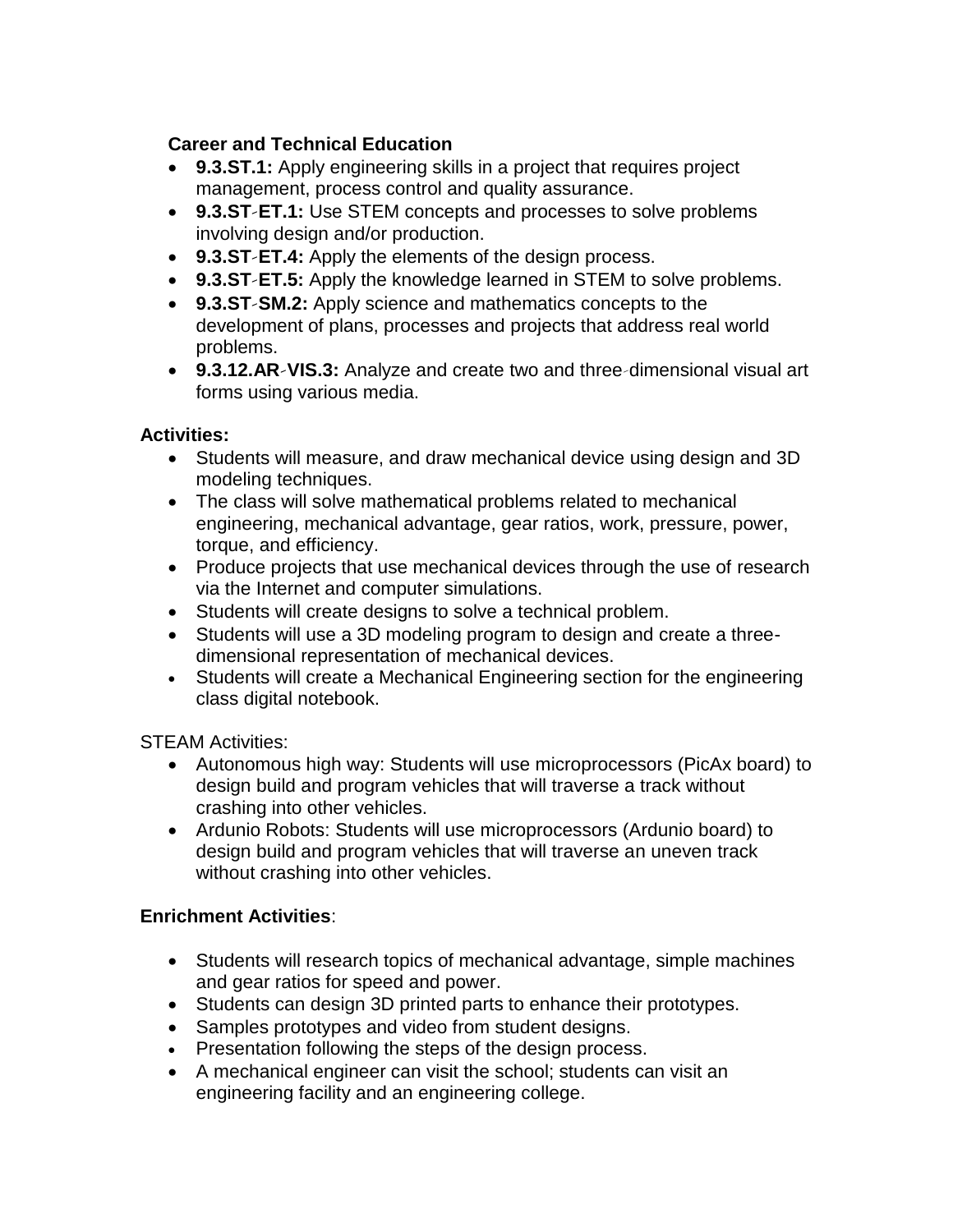• The class will discuss in a meeting format how problems are solved and which students' work is commendable and where others could use improvement.

## **Methods of Assessments/Evaluation:**

- Performance-based assessment on mechanical systems' ability to solve problems.
- Assessment on the creation of a projects using the following areas:
	- 1. Problem Defining
	- 2. Idea Generating
	- 3. Solution Creation
	- 4. Testing/Analysis
	- 5. Final Solution or Output
	- 6. Design Improvement
- Tests Mechanical engineering terms and math problems.
- Peer evaluation of assembly drawings and mechanical parts created from the 3D printer.

### **Resources:**

- Textbooks: *Engineering Fundamentals Design, Principles, and Careers* o Chapter 10
- Computers with AutoCAD and Inventor installed
- Plotter/Printers
- TV/VCR/DVD
- Projector and screen
- Calculator
- Calipers and Micrometers

### **Online Resources:**

- Mr. Shohen's page: http://www.glenridge.org/Page/3608
- Arduino: https://www.arduino.cc/
- Gear Ratio: https://www.youtube.com/watch?v=D\_i3PJIYtuY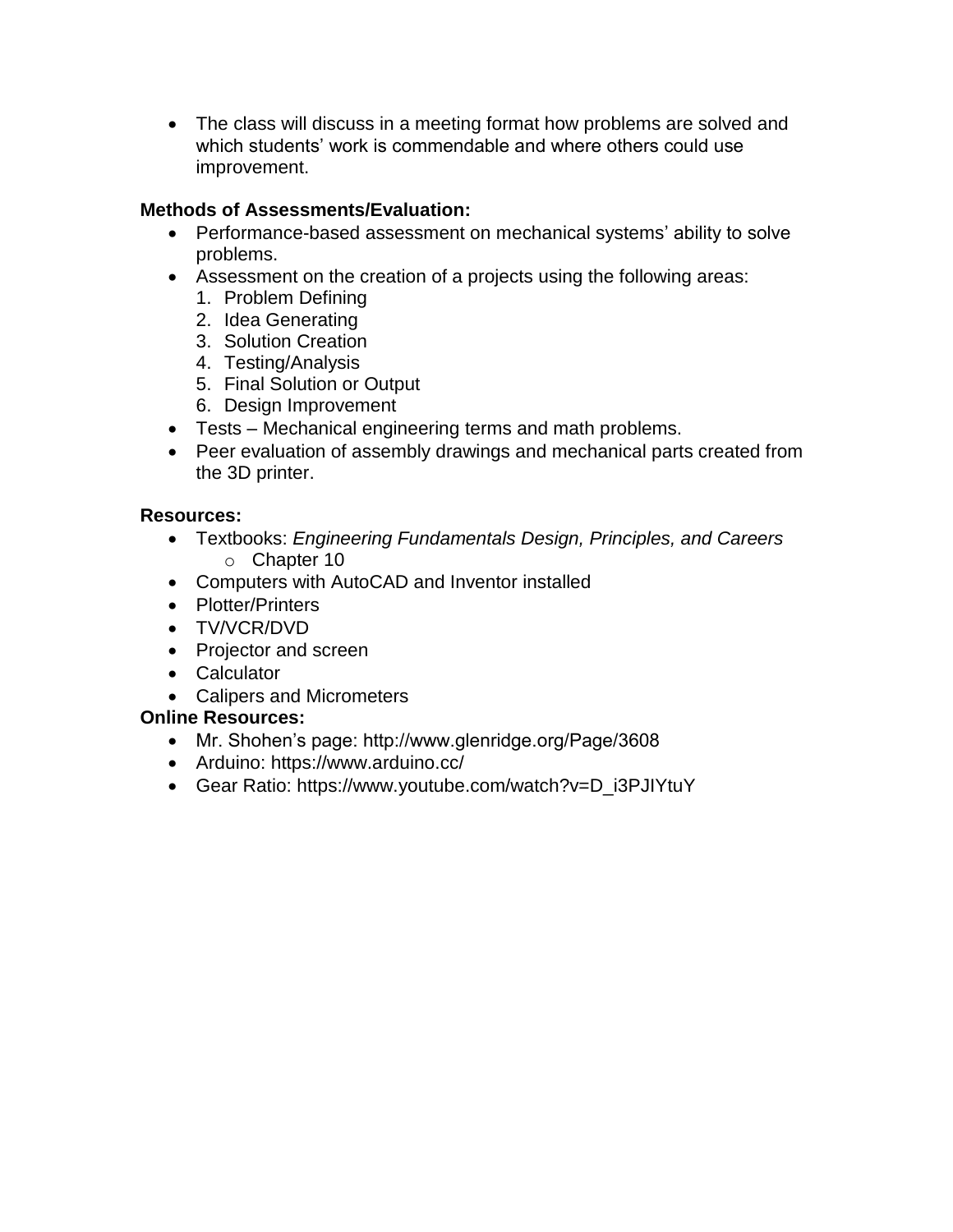Fundamentals of Engineering

#### **Topic/Unit:**

Manufacturing Engineering

#### **Approximate # Of Weeks: 4-5 Weeks**

#### **Essential Questions:**

- How do you design a part for manufacturability?
- How do prototypes shape the design of a final product?
- How can improving a tool or a machine effect the creation of a product?
- How does the creation of more sophisticated technology affect the job market?
- In what ways can Computer Numerical Control (CNC) machines improve the technical world?
- How do the limitations of equipment affect the manufacturing of parts?

#### **Upon completion of this unit students will be able to:**

- Investigate the roles and responsibilities of manufacturing engineers and industrial designers. (8.2.12.D.5), (9.3.MN.1) & (NJSLSA.R1)
- Design and draw 3D solid models for rapid prototyping. (8.2.12.C.5) & (HS-ETS1-2)
- Design and build mechanical systems to solve problems. (8.2.12.C.4)
- Use CNC (Computer Numerical Control) equipment in the creation of a designed project. (8.2.12.C.3) & (8.2.12.D.3)
- Apply mathematical problems associated with fabrication. (9.3.MN.6) & (M.G-GMD.B.4)
- Use common measuring devices found in the manufacturing industry. (9.3.ST.1)
- Use programming language to aid in the creation of product. (8.2.12.E.3)
- Design and apply the engineering problem-solving loop in order to fabricate a solution to a problem. (9.3.ST.6) & (9.3.ST‐ET.4)
- Design and create an original device that has both function and form. (8.2.12.D.1) & (9.3.12.AR‐VIS.3)
- Create a digital presentation that documents your progress through the design process. **(**NJSLSA.W6) & (W.11-12.4)

#### **Interdisciplinary Standards:**

### **Math**

 **M.G-GMD.B.4:** Identify the shapes of two-dimensional cross-sections of three-dimensional objects, and identify three-dimensional objects generated by rotations of two-dimensional objects.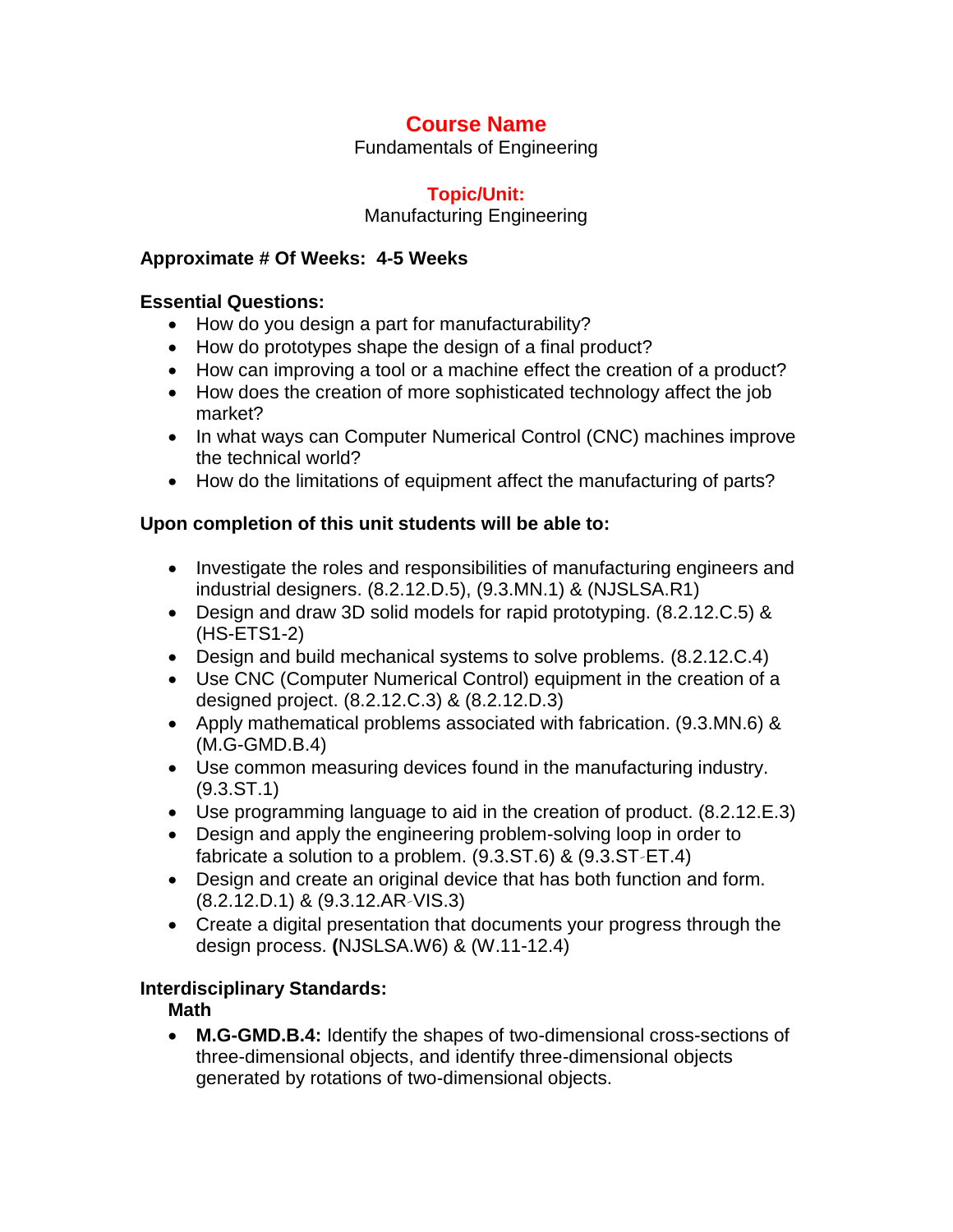## **English Language Arts**

- **NJSLSA.R1:** Read closely to determine what the text says explicitly and to make logical inferences and relevant connections from it; cite specific textual evidence when writing or speaking to support conclusions drawn from the text.
- **NJSLSA.W6**: Use technology, including the Internet, to produce and publish writing and to interact and collaborate with others.
- **W.11-12.4:** Produce clear and coherent writing in which the development, organization, and style are appropriate to task, purpose, and audience.

### **Science**

 **HS-ETS1-2:** Design a solution to a complex real-world problem by breaking it down into smaller, more manageable problems that can be solved through engineering.

# **Technology**

- **8.2.12.C.3:** Analyze a product or system for factors such as safety, reliability, economic considerations, quality control, environmental concerns, manufacturability, maintenance and repair, and human factors engineering (ergonomics).
- **8.2.12.C.4:** Explain and identify interdependent systems and their functions.
- **8.2.12.C.5:** Create scaled engineering drawings of products both manually and digitally with materials and measurements labeled.
- **8.2.12.D.1:** Design and create a prototype to solve a real world problem using a design process, identify constraints addressed during the creation of the prototype, identify trade-offs made, and present the solution for peer review.
- **8.2.12.D.3:** Determine and use the appropriate resources (e.g., CNC (Computer Numerical Control) equipment, 3D printers, CAD software) in the design, development and creation of a technological product or system.
- **8.2.12.E.3:** Use a programming language to solve problems or accomplish a task (e.g., robotic functions, website designs, applications, and games).

# **Career and Technical Education**

- **9.3.MN.1:** Evaluate the nature and scope of the Manufacturing Career Cluster and the role of manufacturing in society and in the economy.
- **9.3.MN.6:** Demonstrate workplace knowledge and skills common to manufacturing.
- **9.3.ST.1:** Apply engineering skills in a project that requires project management, process control and quality assurance.
- **9.3.ST.6:** Demonstrate technical skills needed in a chosen STEM field.
- **9.3.ST‐ET.4:** Apply the elements of the design process.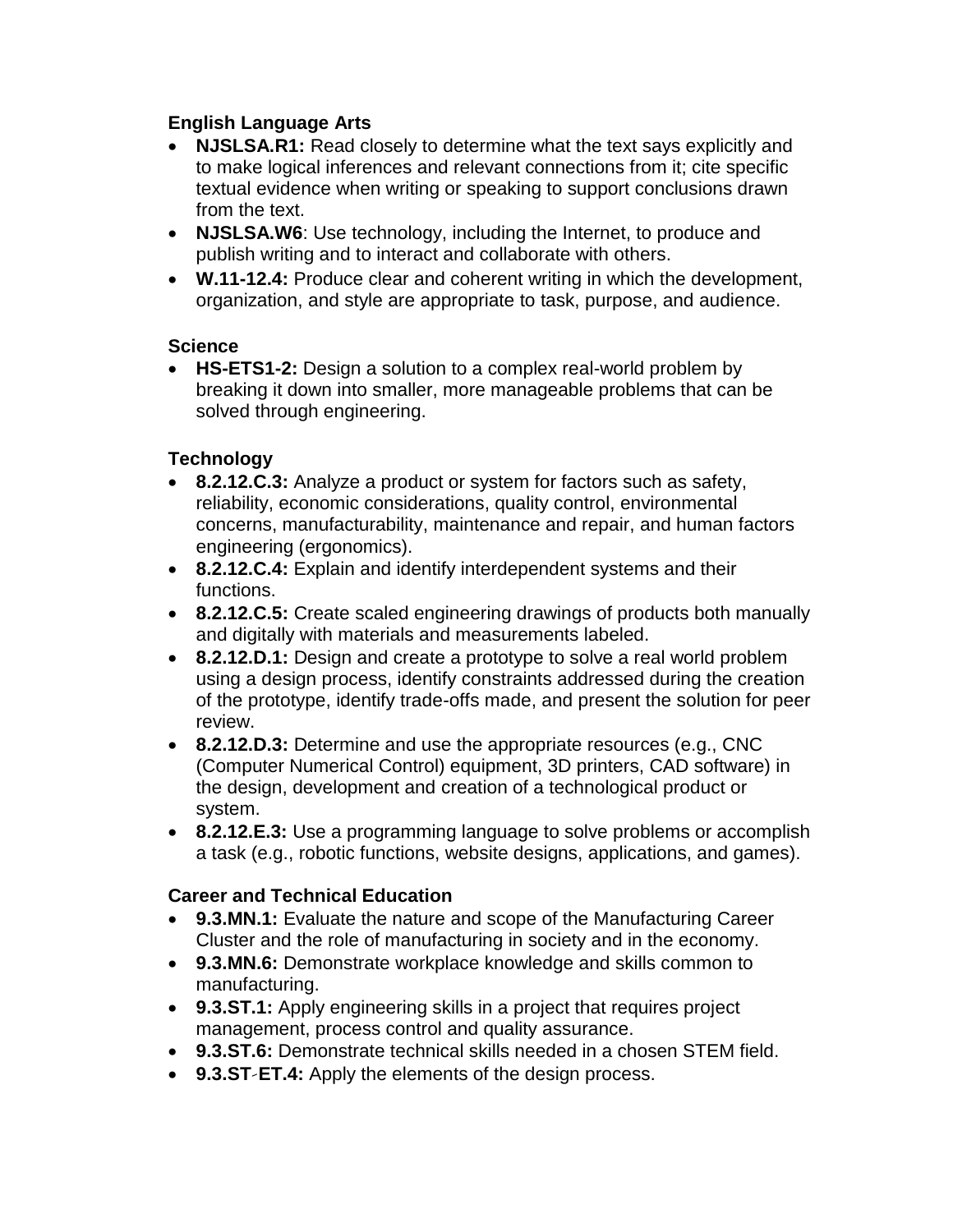**9.3.12.AR‐VIS.3:** Analyze and create two and three‐dimensional visual art forms using various media.

#### **Activities:**

- Students will design and create 3D solid models for rapid prototyping.
- Students will develop drawings for a CNC (Computer Numerical Control) project.
- The class will discuss in a meeting format how problems are solved and which students' work is commendable and where others could use improvement.
- The class will solve mathematical problems related to construction concerns and details.
- Students will complete various metalworking operations using hand tools and machines.
- Students will create an Industrial Manufacturing section for the engineering class digital notebook.

### **STEAM Activities:**

- Product design: Design a prototype for efficient manufacturing. Students will research methods of producing the product using classroom CNC (Computer Numerical Control) equipment.
- Electrical Product Design: Students can design an electrical device that uses an electronic circuit. Examples of this could be a robotic arm or conveyor belt. Students can design and build a transportation vehicle that incorporates a motor and gears.
- Tiny CNC drawing robot: Students will print out parts in the 3D printer and program with Arduino to create their own mini three-axis CNC pen machine.

# **Enrichment Activities**:

- Students will measure and draw common parts of mechanical systems using parametric software.
- As part of a team the students will create a new part for mass production that uses CNC equipment. Students can design clocks, infinity mirrors with LEDs and ardunio control, or parts for a plywood chair.
- A prototype of the part can be printed using the school's 3D printer.
- Have a machinist, metallurgist, machine operator or an engineer visit the school; visit a college or a commercial metalworking site.
- Students can recreate parts form a textbook or use real life parts. Each drawing should be dimensioned using proper dimensioning rules.
- Drawings should allow students to become familiar with design parts for manufacturability.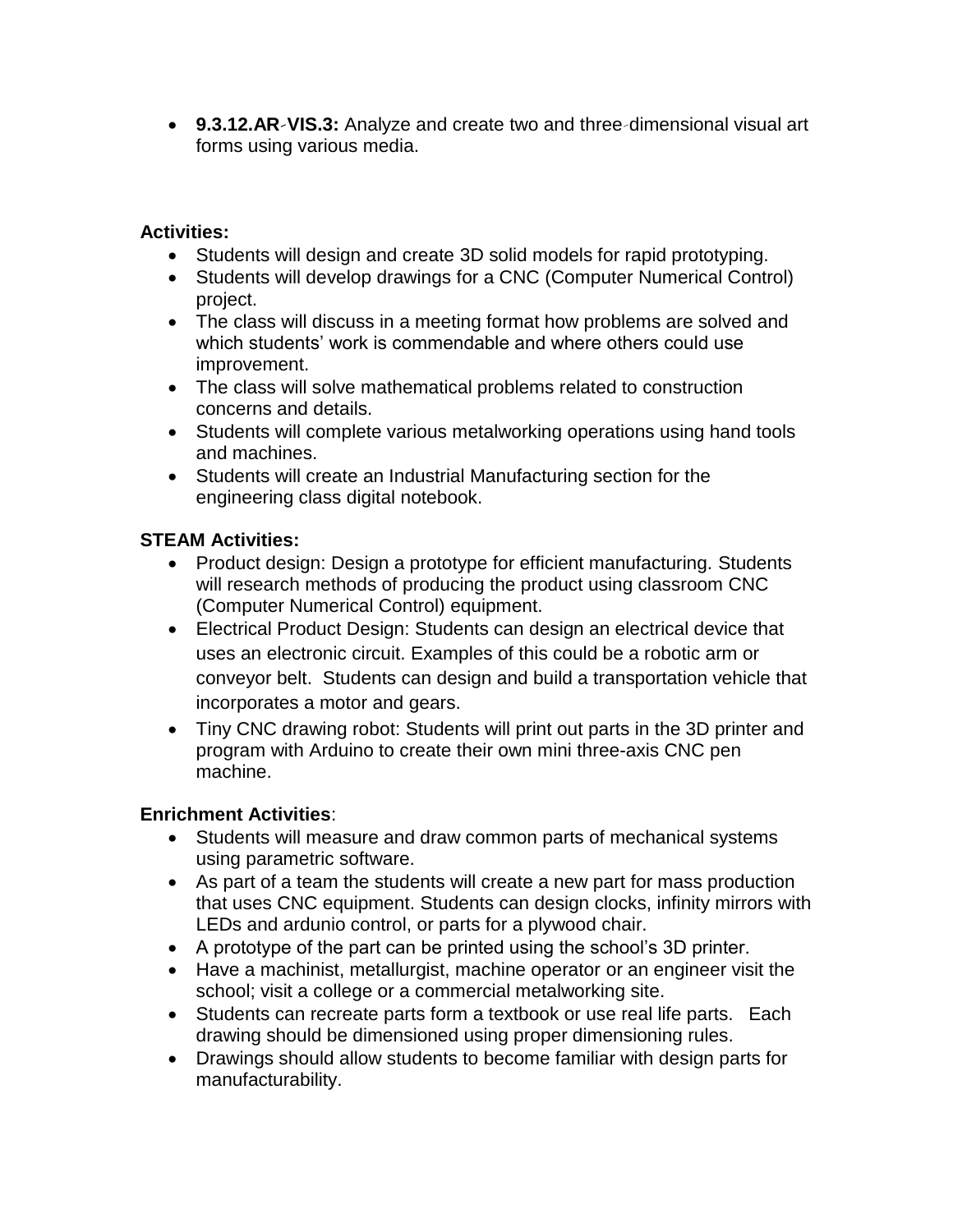#### **Methods of Assessments/Evaluation:**

- Performance-based assessment on mechanical systems' ability to solve problems.
- Assessment on the creation of a projects using the following areas:
	- 7. Problem Defining
	- 8. Idea Generating
	- 9. Solution Creation
	- 10.Testing/Analysis
	- 11.Final Solution or Output
	- 12.Design Improvement
- Tests Manufacturing terms and math problems.
- Peer evaluation of assembly drawings and mechanical parts created from the 3D printer.

#### **Resources:**

- Textbooks: *Engineering Fundamentals Design, Principles, and Careers* o Chapter 14
- Computers with AutoCAD and Inventor installed
- Plotter/Printers
- TV/VCR/DVD
- Projector and screen
- Calculator
- Calipers and Micrometers

### **Online Resources:**

- Mr. Shohen's page: http://www.glenridge.org/Page/3608
- Arduino: https://www.arduino.cc/
- CNC Plotter bot: http://plotterbot.com/2013/11/how-to-build-a-tiny-cncdrawing-robot/
- Inventibles: Projects: https://www.inventables.com/projects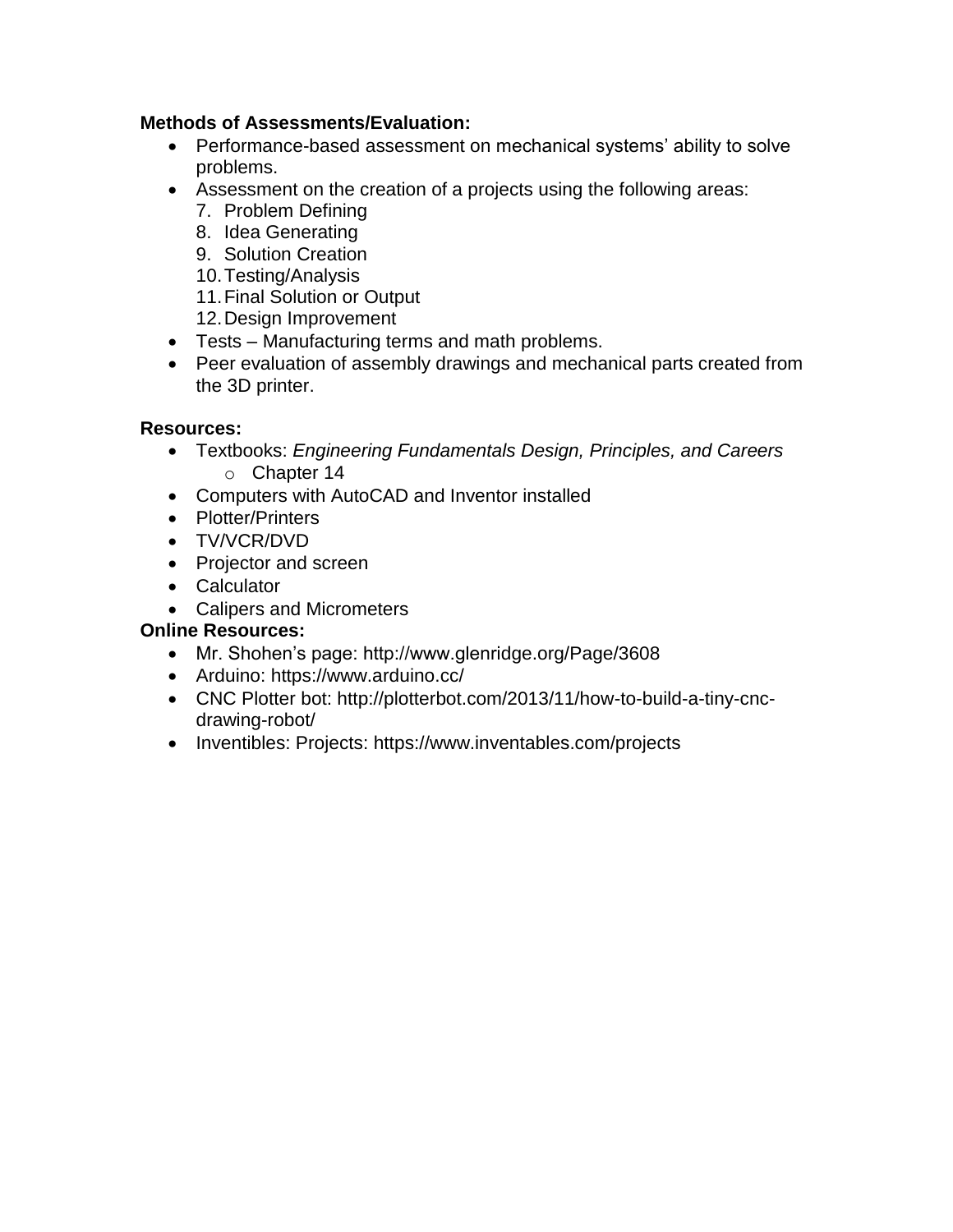Fundamentals of Engineering

## **Topic/Unit:**

Hydrodynamic Engineering

### **Approximate # Of Weeks: 8-9 Weeks**

#### **Essential Questions:**

- How does Newton's three laws of motion have a tremendous impact on aerospace engineering?
- Why does the study of fluid dynamics and aerodynamics rely on the scientific understanding of conservation of mass, momentum and energy?
- Why are the four forces of flight (lift, thrust, drag, and gravity) so important when designing hydrodynamic objects for speed?
- Is spacecraft design different from fixed wing design?

### **Upon completion of this unit students will be able to:**

- Investigate the roles and responsibilities of hydro engineers and explain the history of flight. (6.2.12.C.3.d),( 8.2.12.B.4) & (NJSLSA.R1)
- Explain Newton's laws of motion as it pertains to underwater transportation. (RI.11-12.7) & (HS-PS2-1)
- Design and build hydrodynamic objects to reduce drag. (8.2.12.C.4) & (HS-ETS1-2)
- Calculate speed of a boat and compare it with to others. (M.F-LE.A.1.b)
- Design and draw 3D virtual models computer simulations. (HS-ETS1-4)
- (8.2.12.C.5) & (HS-ETS1-2)
- Design and apply the engineering problem-solving loop in order to fabricate a solution to a problem. (9.3.ST.6) & (9.3.ST‐ET.4)
- Design and create hydrodynamic devices that have both function and form. (8.2.12.D.1) & (9.3.12.AR‐VIS.3)
- Create a digital presentation that documents your progress through the design process. **(**NJSLSA.W6) & (W.11-12.4)

### **Interdisciplinary Standards:**

# **Math**

- **M.G-SRT.D.11:** (+) Understand and apply the Law of Sines and the Law of Cosines to find unknown measurements in right and non-right triangles (e.g., surveying problems, resultant forces).
- **M.F-LE.A.1.b:** Recognize situations in which one quantity changes at a constant rate per unit interval relative to another.

# **English Language Arts**

 **NJSLSA.R1:** Read closely to determine what the text says explicitly and to make logical inferences and relevant connections from it; cite specific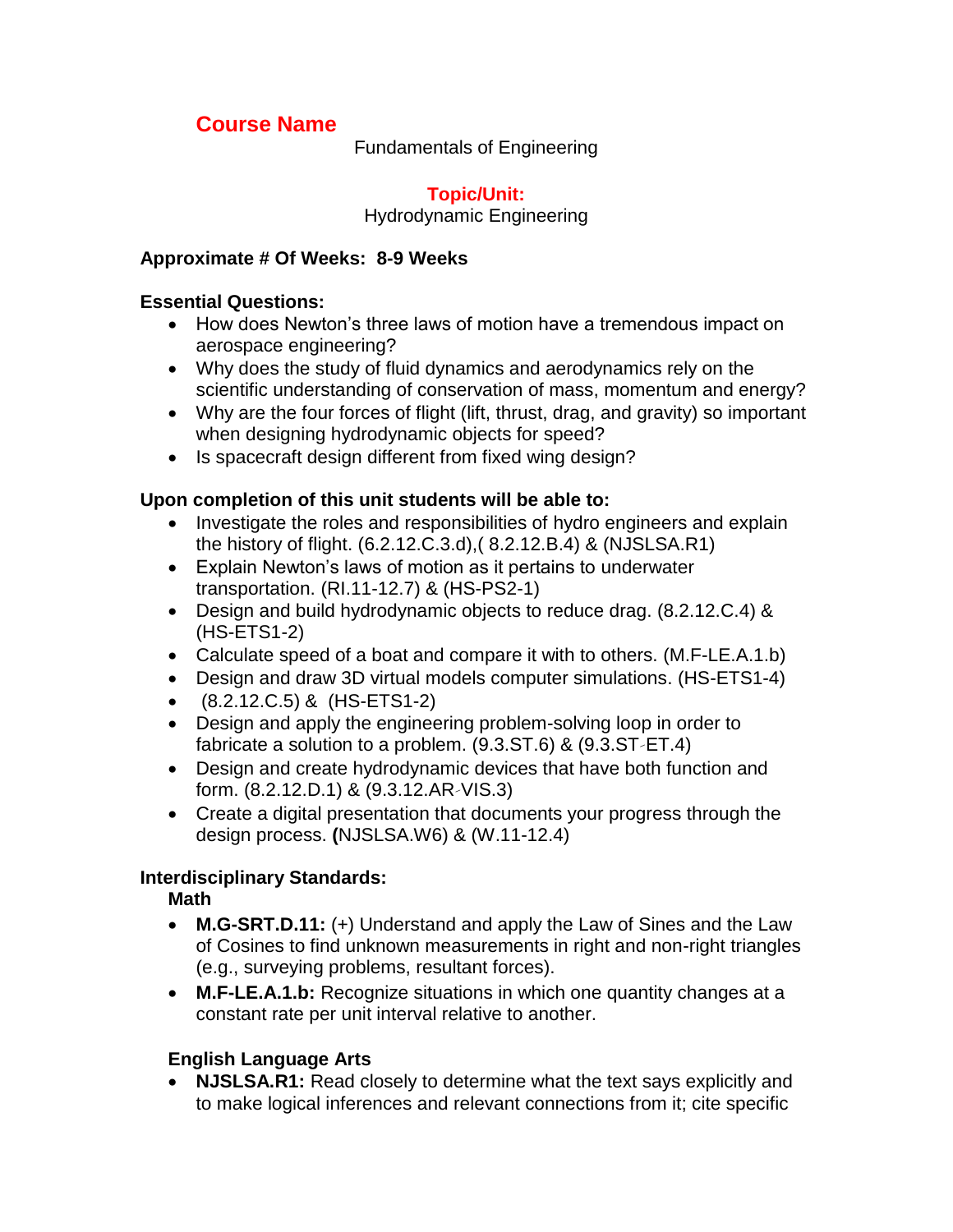textual evidence when writing or speaking to support conclusions drawn from the text.

- **NJSLSA.W6**: Use technology, including the Internet, to produce and publish writing and to interact and collaborate with others.
- **RI.11-12.7:** Integrate and evaluate multiple sources of information presented in different media or formats (e.g., visually, quantitatively) as well as in words in order to address a question or solve a problem.
- **W.11-12.4:** Produce clear and coherent writing in which the development, organization, and style are appropriate to task, purpose, and audience.

### **Social Studies**

 **6.2.12.C.3.d**: Determine how, and the extent to which, scientific and technological changes, transportation, and new forms of energy brought about massive social, economic, and cultural changes

## **Science**

- **HS-PS2-1:** Analyze data to support the claim that Newton's second law of motion describes the mathematical relationship among the net force on a macroscopic object, its mass, and its acceleration
- HS-ETS1-2: Design a solution to a complex real-world problem by breaking it down into smaller, more manageable problems that can be solved through engineering.
- **HS-ETS1-4:** Use a computer simulation to model the impact of proposed solutions to a complex real-world problem with numerous criteria and constraints on interactions within and between systems relevant to the problem

# **Technology**

- **8.2.12.B.4:**Investigate a technology used in a given period of history, e.g., stone age, industrial revolution or information age, and identify their impact and how they may have changed to meet human needs and wants.
- **8.2.12.C.4:** Explain and identify interdependent systems and their functions.
- **8.2.12.C.5:** Create scaled engineering drawings of products both manually and digitally with materials and measurements labeled.
- **8.2.12.D.1:** Design and create a prototype to solve a real world problem using a design process, identify constraints addressed during the creation of the prototype, identify trade-offs made, and present the solution for peer review.

# **Career and Technical Education**

- **9.3.ST.6:** Demonstrate technical skills needed in a chosen STEM field.
- **9.3.ST‐ET.4:** Apply the elements of the design process.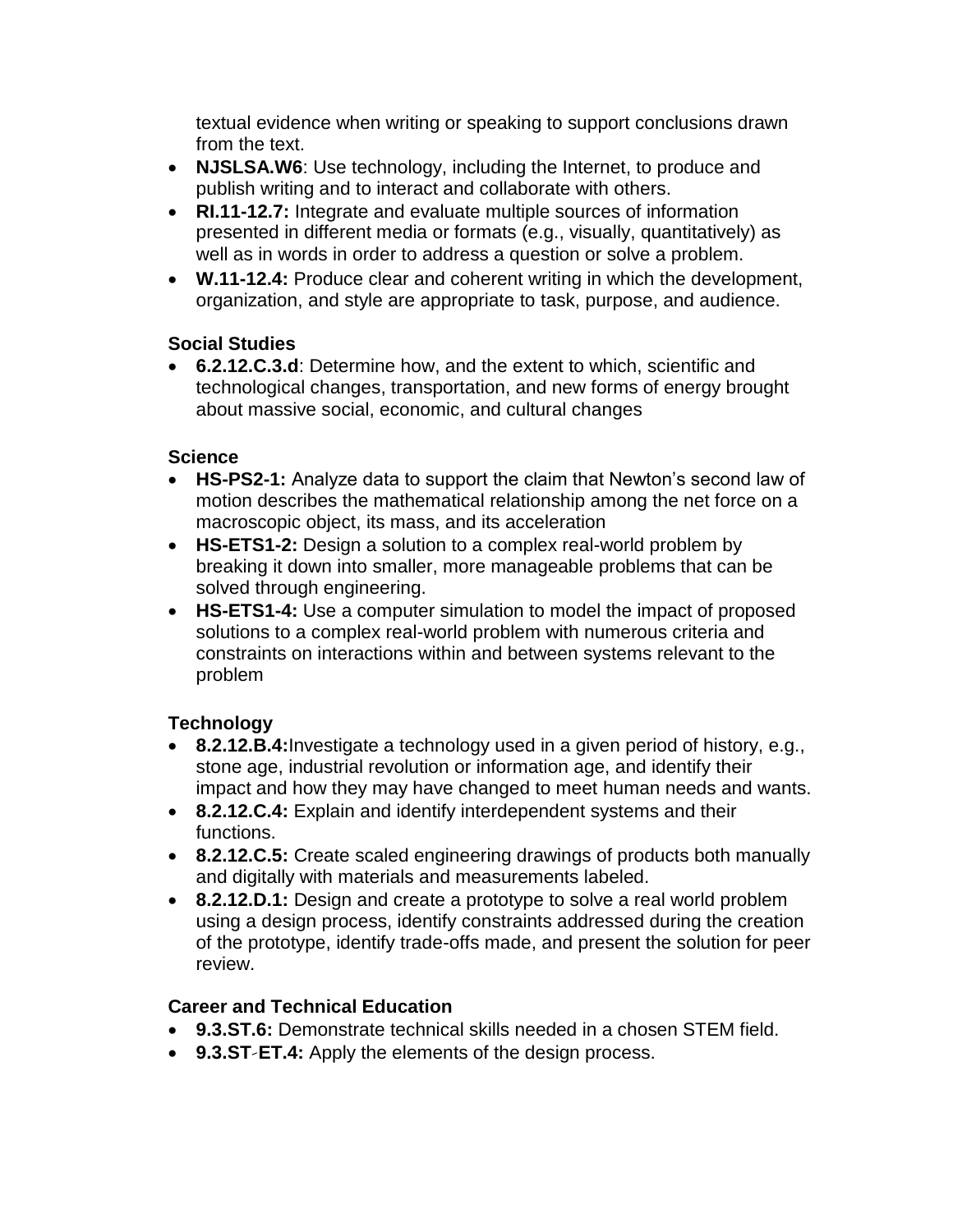- **9.3.ST‐SM.2:** Apply science and mathematics concepts to the development of plans, processes and projects that address real world problems.
- **9.3.12.AR‐VIS.3:** Analyze and create two and three‐dimensional visual art forms using various media.

#### **Activities:**

- Students will develop drawing plans for hydrodynamic objects.
- Students will use analysis software to design planes, dragsters and rockets.
- Students will discuss issues in the hydrodynamic Engineering field.
- Students will test designs and analyze their efficiencies based on time, speed and distance.
- Use Autodesk Inventor to create virtual models.
- Research and document projects and suggest methods of improvements.
- Students will create a Hydrodynamic Engineering section for the engineering class digital notebook.

#### **STEAM Activities:**

- Hydro dam: Students will design a hydro dynamic dam to produces the greatest voltage. They will calculate the efficiency of their hydro foils.
- Putt Putt boats: Students will design and construct an hydrodynamic shaped boats powered from steam that will race down a water track clock for it max speed.
- Under Water Robots: Students will build and test under water robots to be used for search and rescue.

### **Enrichment Activities**:

- Students will measure and draw common parts of hydrodynamic systems using parametric software.
- Students may participate in state competitions (TSA)
- A prototype of the dragster can be printed using the school's 3D printer.
- Have a hydro-engineer visit the school; visit a college or a hydro Engineering program.

#### **Methods of Assessments/Evaluation:**

- Performance-based assessment on aerodynamic models' ability to solve problems.
- Assessment on the creation of a projects using the following areas:
	- 1. Problem Defining
	- 2. Idea Generating
	- 3. Solution Creation
	- 4. Testing/Analysis
	- 5. Final Solution or Output